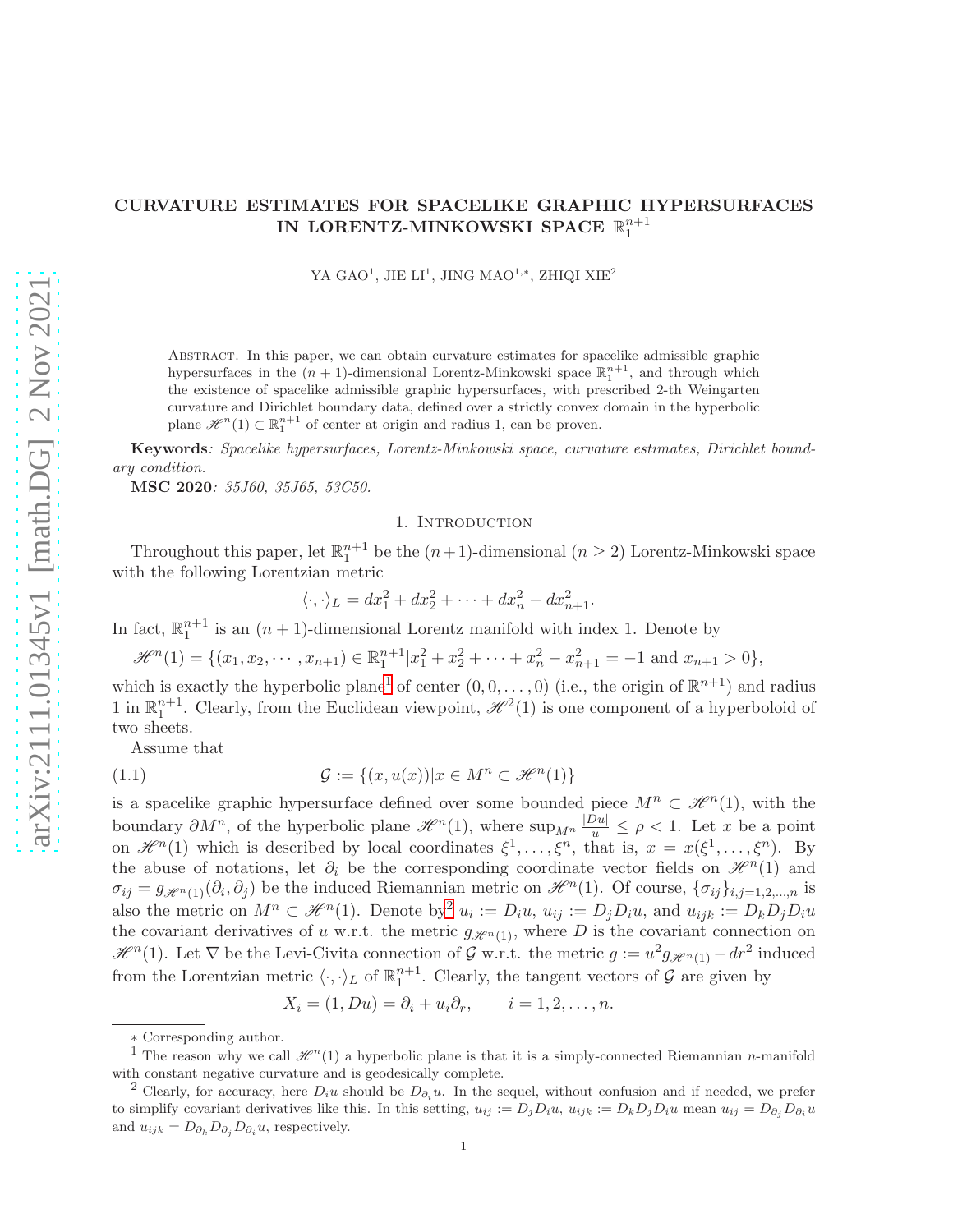The induced metric  $g$  on  $\mathcal G$  has the form

$$
g_{ij} = \langle X_i, X_j \rangle_L = u^2 \sigma_{ij} - u_i u_j,
$$

its inverse is given by

$$
g^{ij} = \frac{1}{u^2} \left( \sigma^{ij} + \frac{u^i u^j}{u^2 v^2} \right),
$$

and the future-directed timelike unit normal of  $\mathcal G$  is given by

<span id="page-1-1"></span>
$$
\nu = \frac{1}{v} \left( \partial_r + \frac{1}{u^2} u^j \partial_j \right),\,
$$

where  $u^j := \sigma^{ij} u_i$  and  $v := \sqrt{1 - u^{-2} |Du|^2}$  with  $Du$  the gradient of u. Of course, in this paper we use the Einstein summation convention – repeated superscripts and subscripts should be made summation from 1 to n. The second fundamental form of  $\mathcal G$  is

(1.2) 
$$
h_{ij} = -\langle \overline{\nabla}_{X_j} X_i, \nu \rangle_L = \frac{1}{v} \left( u_{ij} + u \sigma_{ij} - \frac{2}{u} u_i u_j \right),
$$

with  $\overline{\nabla}$  the covariant connection in  $\mathbb{R}^{n+1}_1$ . Denote by  $\lambda_1, \lambda_2, \ldots, \lambda_n$  the principal curvatures of G, which are actually the eigenvalues of the matrix  $(h_{ij})_{n\times n}$  w.r.t. the metric g. The so-called k-th Weingarten curvature at  $X = (x, u(x)) \in \mathcal{G}$  is defined as

<span id="page-1-2"></span>(1.3) 
$$
\sigma_k(\lambda_1, \lambda_2, \cdots, \lambda_n) = \sum_{1 \leq i_1 < i_2 < \cdots < i_k \leq n} \lambda_{i_1} \lambda_{i_2} \cdots \lambda_{i_k}.
$$

**Remark 1.1.** (1) Clearly,  $\sigma_1 = \lambda_1 + \lambda_2 + \cdots + \lambda_n$  is actually the mean curvature H of G at X, while  $\sigma_n = \lambda_1 \lambda_2 \cdots \lambda_n$  denotes the Gauss-Kronecker curvature of G at X. Since G is a spacelike hypersurface in  $\mathbb{R}^{n+1}_1$ , when  $n = 2$  the intrinsic Gauss curvature of  $\mathcal G$  at X should be  $-\sigma_n$ . (2) As explained and shown by López [\[21\]](#page-18-0), (in suitable orientation) the mean curvature  $H$  of a surface in  $\mathbb{R}^3_1$  $\mathbb{R}^3_1$  $\mathbb{R}^3_1$  satisfies<sup>3</sup>  $H = \epsilon \text{tr}(A)$ , where  $\epsilon = -1$  if the surface is spacelike while  $\epsilon = 1$  if the surface is timelike, and  $tr(A)$  stands for the trace of the second fundamental form A. However, in his setting, each component  $h_{ij}$  of A has exactly the opposite sign with the one we have used here (i.e.,  $h_{ij} = \langle \nabla_{X_j} X_i, \nu \rangle_L$  in [\[21\]](#page-18-0)). But, if we use López's setting here, for the spacelike graphic hypersurface G, the mean curvature H is the same with our treatment here since  $\epsilon = -1$ and  $H = -\text{tr}(A)$ . Hence, there is no essential difference between our setting here and López's. One might find that for curves and surfaces in  $\mathbb{R}^3$ , López's setting is more convenient than the one we have used here. Both settings have been used by us in previous works – see, e.g., [\[9,](#page-18-1) [13\]](#page-18-2) for the setting here and  $[11, 14]$  $[11, 14]$  for López's.

(3) In [\[10\]](#page-18-5), Gao and Mao firstly considered the evolution of spacelike graphic hypersurface, defined over a convex piece of  $\mathcal{H}^n(1)$  and contained in a time cone in  $\mathbb{R}^{n+1}_1$   $(n \geq 2)$ , along the inverse mean curvature flow (IMCF for short) with zero Neumann boundary condition (NBC for short), and showed that this flow exists for all the time, the spacelike graphic property of the evolving hypersurfaces is preserved along flow, and after suitable rescaling, the rescaled hypersurfaces converge to a piece of the spacelike graph of a constant function defined over  $\mathscr{H}^n(1)$  as time tends to infinity. Recently, the anisotropic versions of this conclusion (both in  $\mathbb{R}^{n+1}$  and more general Lorentz manifold  $M^n \times \mathbb{R}$  have been solved (see [\[11,](#page-18-3) [12\]](#page-18-6)). Besides, the lower dimensional case has also been discussed (see [\[14\]](#page-18-4)). If the IMCF in [\[10\]](#page-18-5) was replaced by the inverse Gauss curvature flow (IGCF for short), we can obtain the long-time existence and the asymptotical behavior of the new flow (see [\[13\]](#page-18-2)). There is one more thing we would like to mention here – as revealed in (3) of [\[10,](#page-18-5) Remark 1.1], although a new setting for the mean

<span id="page-1-0"></span><sup>3</sup> Provided the dimension constant is neglected.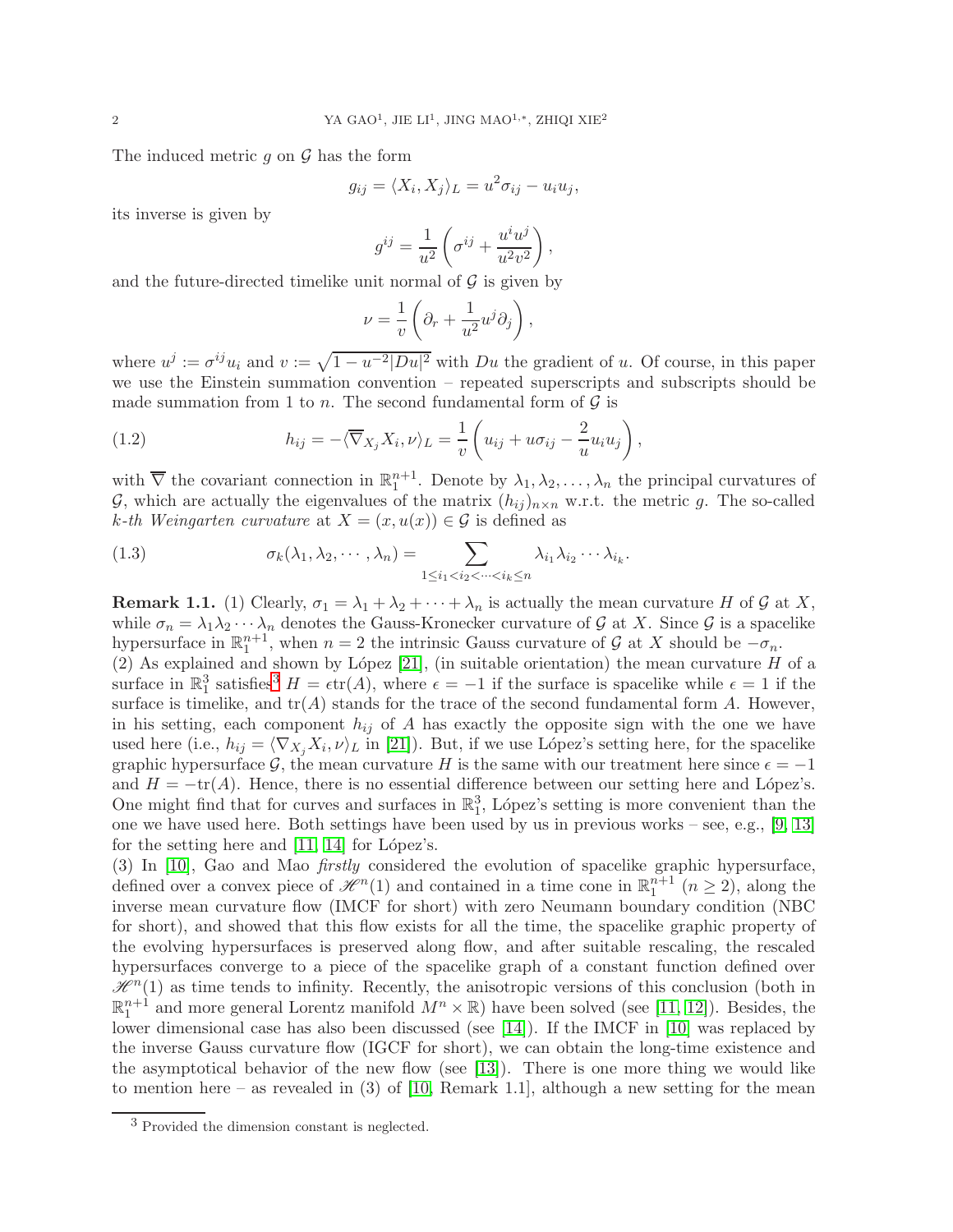curvature<sup>[4](#page-2-0)</sup> (different from López's mentioned in  $(2)$  above) has been used therein, but for the flow problem considered in [\[10\]](#page-18-5) there would not have essential difference between two settings if opposite orientations were used for the timelike unit normal vector in the IMCF equation. This kind of phenomenons happens in the research of Differential Geometry. For instance, one might find that there at least exist two definitions for the  $(1,3)$ -type curvature tensor on Riemannian manifolds, which have opposite sign, but essentially same fundamental equations (such as the Gauss equation, the Codazzi equation, the Ricci identity, etc) can be derived provided necessary settings have been made.

(4) One can easily find that boring trouble on sign would happen if one uses L´opez's setting in [\[21\]](#page-18-0) (for the second fundamental form, the mean curvature, etc) to deal with the prescribed curvature problems in  $\mathbb{R}^{n+1}_1$ . Based on this reason, we prefer to go back to our treatment in [\[9\]](#page-18-1) whose definitions for  $h_{ij}$  and H are the same with ones here. Through this philosophy, we use the setting  $\sigma_n = \lambda_1 \lambda_2 \cdots \lambda_n$  for the Gauss-Kronecker curvature in our study of IGCF with zero NBC in  $\mathbb{R}^{n+1}_1$ . Of course, in this situation, the orientation for the timelike unit normal vector in the flow equation should be past-directed.

We also need the following conception:

**Definition 1.1.** For  $1 \leq k \leq n$ , let  $\Gamma_k$  be a cone in  $\mathbb{R}^n$  determined by

$$
\Gamma_k = \{ \lambda \in \mathbb{R}^n | \sigma_l(\lambda) > 0, \ l = 1, 2, \dots, k \}.
$$

A smooth spacelike graphic hypersurface  $\mathcal{G} \subset \mathbb{R}^{n+1}_1$  is called k-admissible if at every point  $X \in \mathcal{G}$ ,  $(\lambda_1, \lambda_2, \ldots, \lambda_n) \in \Gamma_k$ .

In this paper, we investigate the curvature estimates and then the existence of solutions for a class of nonlinear partial differential equations (PDEs for short) given as follows

<span id="page-2-1"></span>(1.4) 
$$
\begin{cases} \sigma_k = \psi(x, u, \vartheta), & x \in M^n \subset \mathcal{H}^n(1) \subset \mathbb{R}^{n+1}_1, \ k = 1, 2, \dots, n, \\ u = \varphi, & x \in \partial M^n, \end{cases}
$$

where  $\psi$ , depending on X,  $\vartheta := -\langle X, \nu \rangle_L$ , and  $\varphi$  are functions defined on  $M^n$ . The regularity requirements on functions  $\psi$  and  $\varphi$  would be mentioned in curvature estimates below. Obviously, by [\(1.2\)](#page-1-1), we know that  $\sigma_k$  in [\(1.4\)](#page-2-1) should be determined by the graphic function u and its derivatives. Based on this fact, if necessary, sometimes we also write  $\sigma_k$  as  $\sigma_k[u]$  to emphasize this connection. This simplification will be used similarly in the sequel.

Remark 1.2. (1) Clearly, [\(1.4\)](#page-2-1) is a prescribed curvature problem (PCP for short) with Dirichlet boundary condition (DBC for short). It is reasonable and feasible to consider the PCP

<span id="page-2-2"></span>
$$
\sigma_k = \psi(x, u, \vartheta)
$$

over  $\mathcal{H}^n(1)$  or a piece of it. In fact, (i) if  $k = 1$  and  $\psi = a$  for some positive constant  $a > 0$  in  $(1.5)$ , then G should be  $\mathscr{H}^n(\frac{n}{a})$  $\frac{n}{a}$  or a piece of it; (ii) if  $k = n$  and  $\psi = a > 0$  in [\(1.5\)](#page-2-2), then  $\mathcal G$  should be  $\mathscr{H}^n(\frac{1}{\sqrt[n]{a}})$  or a piece of it. Obviously, in these two cases, the graphic function  $u(x)$  should be constant. Naturally, one might try to know more except these relatively simple examples.

(2) Assume that  $\Omega \subset \mathbb{R}^n$  is smooth bounded and strictly convex, and that  $\psi$  is a smooth positive function. For spacelike graphic hypersurfaces  $\tilde{G} := \{(x, u(x)) \in \mathbb{R}^{n+1}_1 | x \in \Omega\}$  defined over  $\Omega \subset \mathbb{R}^n$ , Huang [\[8\]](#page-18-7) considered the following PCP

(1.6) 
$$
\begin{cases} \sigma_k = \psi(x, u, w), & x \in \Omega, \\ u = \varphi, & x \in \partial\Omega, \end{cases}
$$

<span id="page-2-3"></span><span id="page-2-0"></span><sup>4</sup> Also different from the one here.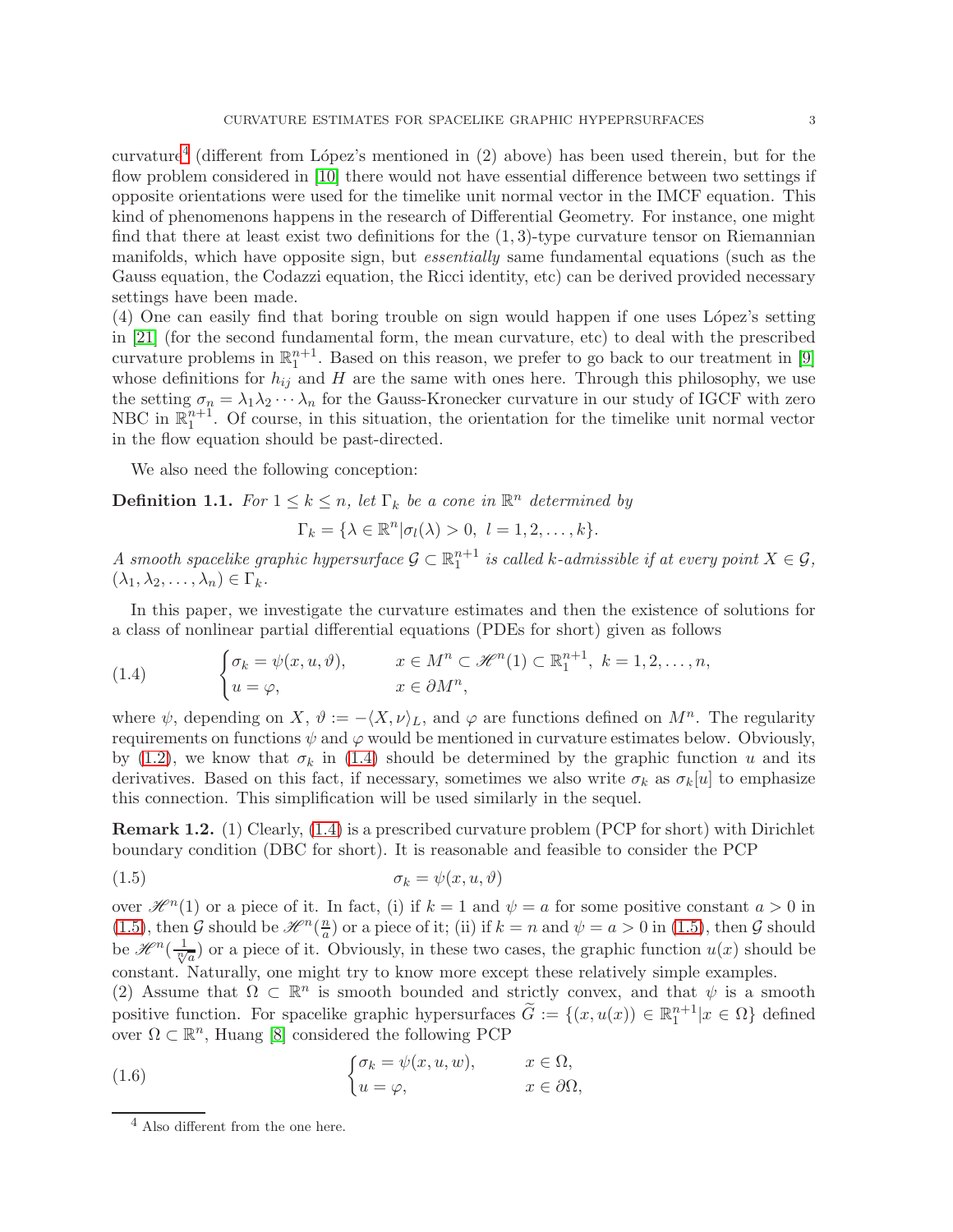where  $w = 1/\sqrt{1 - |Du|^2}$ , and showed the existence of solutions to [\(1.6\)](#page-2-3) provided  $\varphi$  is spacelike, affine and  $\psi^{\frac{1}{k}}(x, u, w)$  has extra growth assumption and convexity in w. It is easy to know that the future-directed timelike unit normal vector  $\tilde{\nu}$  of spacelike graphic hypersurfaces G therein should be

$$
\widetilde{\nu} = \frac{\partial_r + u^i \delta_{ij} \partial_j}{\sqrt{1 - |Du|^2}} = \frac{(Du, 1)}{\sqrt{1 - |Du|^2}},
$$

and  $w = -\langle \epsilon_{n+1}, \tilde{\nu} \rangle_L$  with  $\epsilon_{n+1} = (0, \ldots, 0, 1)$  the unit basis of the  $x_{n+1}$ -axis of  $\mathbb{R}^{n+1}_1$ . This interesting fact leads to an observation:

• Although a spacelike graphic hypersurface defined over  $M^n \subset \mathcal{H}^n(1)$  is also spacelike graphic over  $\Omega \subset \mathbb{R}^n$  and vice versa, since there exists at least a diffeomorphism between  $\Omega$  and  $M^n$ . However, w cannot equal to  $\vartheta$  identically by this diffeomorphism. Therefore, essentially the PCP  $(1.4)$  should be different from Huang's  $(1.6)$ .

(3) The PCPs (with or without boundary condition) in Euclidean space or even more general Riemannian manifolds were extensively studied – see, e.g.,  $[5, 6, 20, 22]$  $[5, 6, 20, 22]$  $[5, 6, 20, 22]$  $[5, 6, 20, 22]$  and the references therein for details. Affected by the study of Geometry of Submanifolds, it is natural to consider PCPs in the pseudo-Riemannian context. In fact, except Huang's interesting result mentioned above, many other important results on PCPs in pseudo-Riemannian manifolds have been obtained. For instance, in the Lorentz-Minkowski space or general Lorentz manifolds, Bartnik [\[2\]](#page-17-2), Bartnik-Simon [\[3\]](#page-17-3), Gerhardt [\[16,](#page-18-10) [17\]](#page-18-11) solved the Dirichlet problem for the prescribed mean curvature equation, Delano'e [\[7\]](#page-17-4), Guan [\[19\]](#page-18-12) considered the prescribed Gauss-Kronecker curvature equation with DBC, while Bayard [\[4\]](#page-17-5), Gerhardt [\[18\]](#page-18-13), Urbas [\[23\]](#page-18-14) worked for the prescribed scalar curvature equation.

For the PCP [\(1.4\)](#page-2-1), first, we can get the following curvature estimate:

<span id="page-3-0"></span>**Theorem 1.2.** Suppose that  $u \in C^4(M^n) \cap C^2(\overline{M^n})$  is a spacelike, k-admissible solution of the PCP (1.[4\)](#page-2-1),  $0 < \psi \in C^{\infty}(\overline{M^n})$  and that  $\psi^{\frac{1}{k}}(X,\vartheta)$  is convex in  $\vartheta$  and satisfies

<span id="page-3-1"></span>(1.7) 
$$
\frac{\partial \psi^{\frac{1}{k}}(X,\vartheta)}{\partial \vartheta} \cdot \vartheta \geq \psi^{\frac{1}{k}}(X,\vartheta) \quad \text{for fixed } X \in \mathcal{G}.
$$

Then the second fundamental form  $A$  of  $G$  satisfies

<span id="page-3-3"></span>(1.8) 
$$
\sup_{M^n} ||A|| \leq C \left( 1 + \sup_{\partial M^n} ||A|| \right),
$$

where C depends only on n,  $||\varphi||_{C^1(\overline{M^n})}$ ,  $||\psi||_{C^2\left(\overline{M^n} \times \left[\inf_{\partial M^n} u, \sup_{\partial M^n} u\right] \times \mathbb{R}\right)}$  $\setminus$ .

**Remark 1.3.** It is not hard to find some  $\psi$  satisfying assumptions in Theorem [1.2.](#page-3-0) For instance, (i)  $\psi(x, u, \vartheta) = \vartheta^p h(x, u)$  for  $p \geq k$ ; (ii)  $\psi(x, u, \vartheta) = e^{p\vartheta} h(x, u)$  for  $p \geq k$ .

An interior curvature estimate can be obtained in the case that  $\varphi$  is affine and satisfies the strict version of [\(1.7\)](#page-3-1).

<span id="page-3-2"></span>**Theorem 1.3.** Suppose that  $u \in C^4(M^n) \cap C^2(\overline{M^n})$  is a spacelike, k-admissible solution of the PCP [\(1.4\)](#page-2-1),  $0 < \psi \in C^{\infty}(\overline{M^n})$  and that  $\psi^{\frac{1}{k}}(X, \vartheta)$  is convex in  $\vartheta$  and satisfies

<span id="page-3-4"></span>(1.9) 
$$
\frac{\partial \psi^{\frac{1}{k}}(X,\vartheta)}{\partial \vartheta} \cdot \vartheta > \psi^{\frac{1}{k}}(X,\vartheta) \quad \text{for fixed } X \in \mathcal{G}.
$$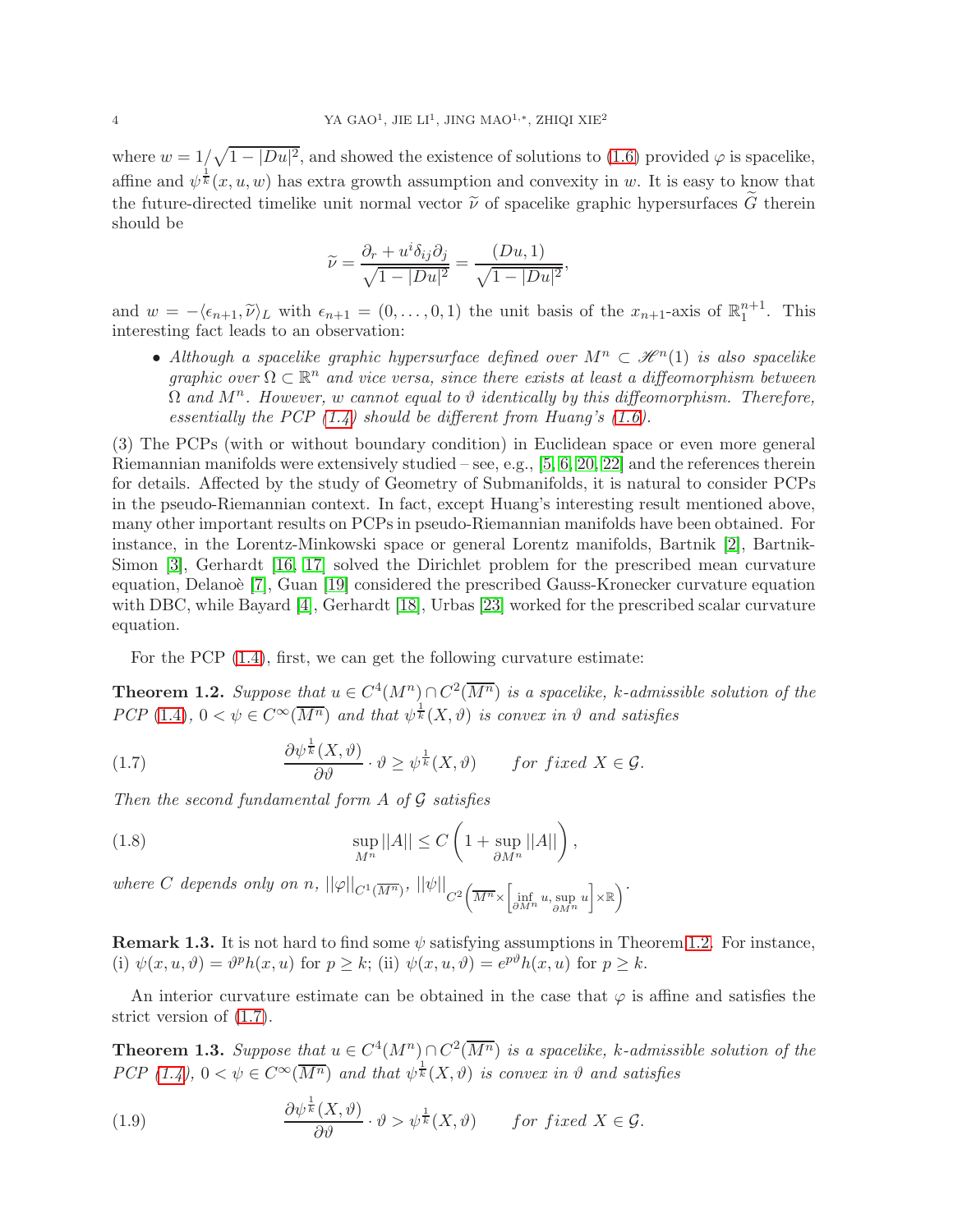Furthermore, suppose that  $M^n \subset \mathcal{H}^n(1)$  is  $C^2$  and uniformly convex, and that  $\varphi$  is spacelike and affine. If  $u \in C^4(M^n)$  is a spacelike, k-admissible solution of the PCP [\(1.5\)](#page-2-2), then

$$
\sup_{\widetilde{M^n}} |A| \le C(\widetilde{M^n})
$$

for any  $\widetilde{M^n}\subset\subset M^n$ , where  $C(\widetilde{M^n})$  depends only on  $n, \zeta$ ,  $M^n$ ,  $\text{dist}(\widetilde{M^n}, \partial M^n)$ ,  $||\varphi||_{C^1(\overline{M^n})}$  and  $\left|\left|\psi\right|\right|_{C^2 \left(\overline{M^n} \times \left[ \inf_{\partial M^n} u, \sup_{\partial M^n} u\right] \times \mathbb{R} \right)}$  $\setminus$ .

**Remark 1.4.** (1) The positive constant  $\zeta$  here will be determined clearly in the proof of Theorem [1.3](#page-3-2) in Subsection [4.2.](#page-10-0)

(2) Here, dist $(M^n, \partial M^n)$  characterizes the Riemannian distance between  $\widetilde{M}^n$  and  $\partial M^n$ , and of course, depends on the induced metric  $\{\sigma_{ij}\}_{i,j=1,2,...,n}$  on  $\mathcal{H}^n(1)$ .

Combining the above curvature estimates and the  $C<sup>2</sup>$  boundary estimates shown in [\[15,](#page-18-15) Section 6], together with the method of continuity, we can get the existence and uniqueness of solutions to the PCP  $(1.4)$  with  $k = 2$  as follows:

<span id="page-4-1"></span>**Theorem 1.4.** Suppose that  $M^n$  is a smooth bounded domain of  $\mathcal{H}^n(1)$  and is strictly convex, while  $\psi$  is a smooth positive function and  $\psi^{\frac{1}{2}}$  is convex in  $\vartheta$  satisfying

$$
\frac{\partial \psi^{\frac{1}{2}}(x, u, \vartheta)}{\partial \vartheta} \cdot \vartheta \geq \psi^{\frac{1}{2}}(x, u, \vartheta) \quad \text{for fixed } (x, u) \in M^n \times \mathbb{R}.
$$

Then for any spacelike, affine function  $\varphi$ , there exists a uniquely smooth spacelike, 2-admissible graphic hypersurface G (defined over  $M^n$ ) with the prescribed curvature  $\psi$  and Dirichlet boundary  $data \varphi$ .

<span id="page-4-2"></span>**Remark 1.[5](#page-4-0).** (1) In the PCP [\(1.4\)](#page-2-1), if  $\sigma_k = \sigma_k(\lambda(A))$  was replaced by <sup>5</sup>

$$
\frac{\sigma_k(\lambda(A))}{\sigma_l(\lambda(A))}
$$

with  $2 \leq k \leq n, 0 \leq l \leq k-2$ , then the a priori estimates for solutions to the corresponding Dirichlet problem of a class of Hessian quotient equations can be obtained under suitable assumptions, which leads to the existence and uniqueness of solutions for some  $k$  – see [\[15\]](#page-18-15) for details.

(2) Clearly, if  $l = 0$ , then the  $(k, l)$ -Hessian quotient  $\frac{\sigma_k(\lambda(A))}{\sigma_l(\lambda(A))}$  becomes  $\sigma_k(\lambda(A))$ , which implies that the PCP considered in [\[15\]](#page-18-15) covers [\(1.4\)](#page-2-1) as a special case. This leads to the fact that the a priori estimates obtained therein, which of course is much complicated than the one shown in this paper, can be used directly in the usage of Schauder theory in the proof of existence of solutions to the PCP [\(1.4\)](#page-2-1) shown in Section [5.](#page-16-0) For the purpose of simplification, the  $C^2$ boundary estimates of the PCP [\(1.4\)](#page-2-1) will not be given here, and readers can check a more general and more complicated version given in [\[15,](#page-18-15) Section 6].

(3) We have already shown that it is reasonable and feasible to consider PCPs (with DBC) on bounded domains in  $\mathcal{H}^n(1) \subset \mathbb{R}^{n+1}$  through Theorem [1.4](#page-4-1) here and [\[15\]](#page-18-15). Based on this fact, one can try to extend the existing results on the PCPs to this setting. We prefer to leave this attempt to readers who are interested in this topic and we believe that our work here and [\[15\]](#page-18-15) would give some guidance.

<span id="page-4-0"></span><sup>&</sup>lt;sup>5</sup> Clearly, in (1) of Remark [1.5](#page-4-2) here,  $\sigma_k(\lambda(\cdot))$  denotes the k-th elementary symmetric function of eigenvalues of a given tensor – the second fundamental form  $A$ .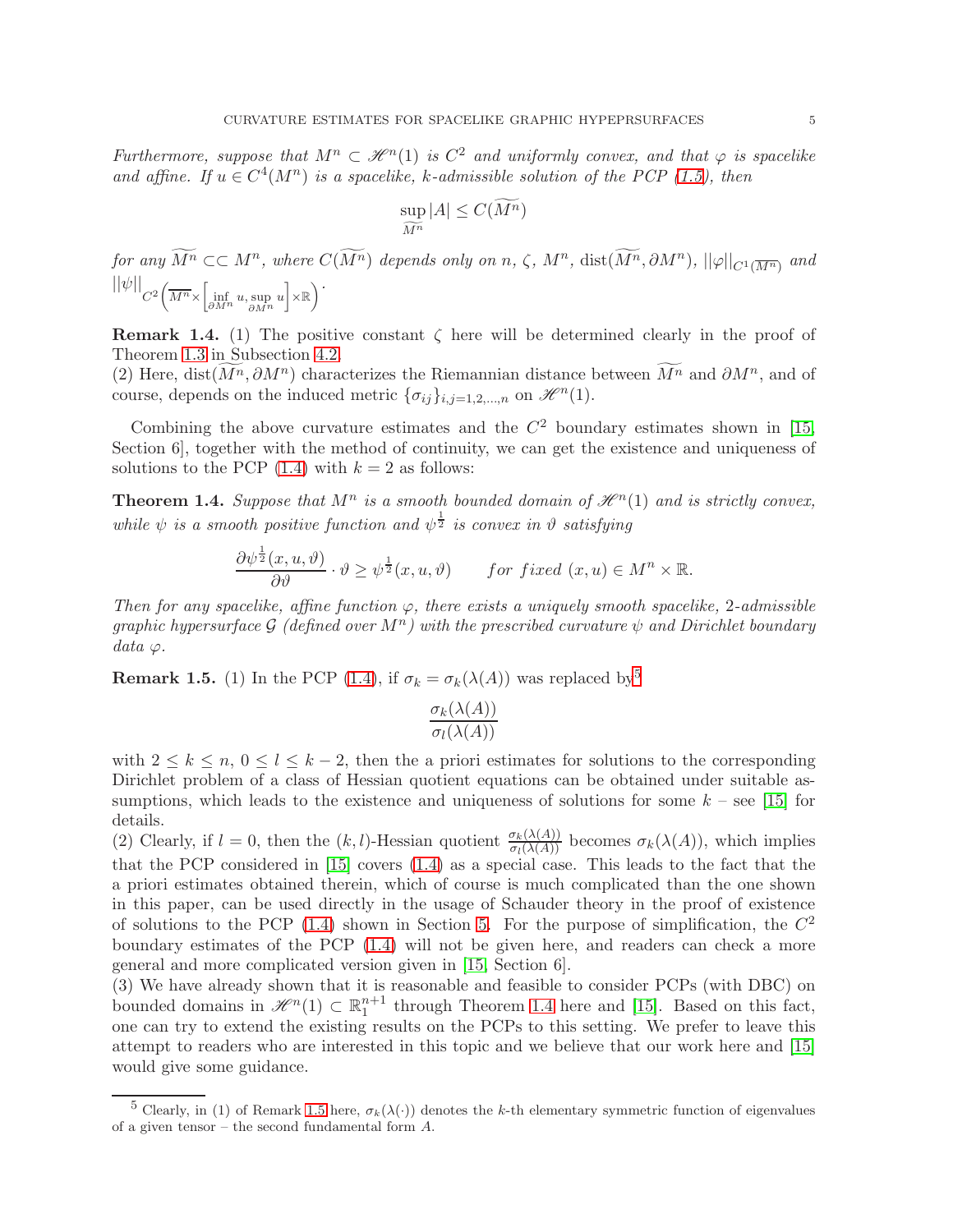# 6 YA GAO<sup>1</sup>, JIE LI<sup>1</sup>, JING MAO<sup>1,∗</sup>, ZHIQI XIE<sup>2</sup>

The paper is organized as follows. Some useful formulae for spacelike graphic hypersurfaces defined over  $M^n \subset \mathcal{H}^n(1)$  will be introduced in Section [2.](#page-5-0) Parts of these formulae were shown by us firstly in [\[10\]](#page-18-5) and were also mentioned in some works later (see, e.g., [\[11\]](#page-18-3)-[\[15\]](#page-18-15)). In Section [3,](#page-7-0) we will give the  $C<sup>1</sup>$  estimate for the PCP [\(1.4\)](#page-2-1). Curvature estimates in Theorems [1.2](#page-3-0) and [1.3](#page-3-2) will be proven in Section [4.](#page-9-0) The proof of Theorem [1.4](#page-4-1) will be shown in the last section.

## 2. Some Elementary Formulas

<span id="page-5-0"></span>As shown in [\[9,](#page-18-1) Section 2], we have the following fact:

**FACT**. Given an  $(n + 1)$ -dimensional Lorentz manifold  $(\overline{N}^{n+1}, \overline{g})$ , with the metric  $\overline{g}$ , and its spacelike hypersurface  $N^n$ . For any  $p \in N^n$ , one can choose a local Lorentzian orthonormal frame field  $\{e_0, e_1, e_2, \ldots, e_n\}$  around p such that, restricted to  $N^n$ ,  $e_1, e_2, \ldots, e_n$  form orthonormal frames tangent to  $N^n$ . Taking the dual coframe fields  $\{z_0, z_1, z_2, \ldots, z_n\}$  such that the Lorentzian metric  $\overline{g}$  can be written as  $\overline{g} = -z_0^2 + \sum_{i=1}^n z_i^2$ . Making the convention on the range of indices

$$
0 \le I, J, K, \ldots \le n; \qquad \qquad 1 \le i, j, k \ldots \le n,
$$

and doing differentials to forms  $z_I$ , one can easily get the following structure equations

<span id="page-5-1"></span>(2.1) (Gauss equation)  $R_{ijkl} = \overline{R}_{ijkl} - (h_{ik}h_{il} - h_{il}h_{ik}),$ 

(2.2) (Codazzi equation) 
$$
h_{ij,k} - h_{ik,j} = \overline{R}_{0ijk},
$$

(2.3) (Ricci identity) 
$$
h_{ij,kl} - h_{ij,lk} = \sum_{m=1}^{n} h_{mj} R_{mikl} + \sum_{m=1}^{n} h_{im} R_{mjkl},
$$

where R and  $\overline{R}$  are the curvature tensors of  $N^n$  and  $\overline{N}^{n+1}$  respectively. Clearly, in our setting here, all formulae mentioned above can be used directly with  $\overline{N}^{n+1} = \mathbb{R}^{n+1}_1$  and  $\overline{g} = \langle \cdot, \cdot \rangle_L$ .

For the spacelike graphic hypersurface  $\mathcal{G} \subset \mathbb{R}^{n+1}$  given by  $(1.1)$  and  $\overline{X} = (x, u(x)) \in \mathcal{G}$ , set  $X_{,ij} := \partial_i \partial_j X - \Gamma_{ij}^k X_k$  with  $\Gamma_{ij}^k$  the Christoffel symbols of the metric on  $\mathcal{G}$ . Then it is easy to know

<span id="page-5-5"></span><span id="page-5-4"></span><span id="page-5-3"></span>
$$
h_{ij} = -\left\langle X_{,ij}, \nu \right\rangle_L,
$$

and have the following identities

(2.4) (Gauss formula) 
$$
X_{,ij} = h_{ij}\nu
$$
,  
(2.5) (Weingarten formula)  $\nu_{,i} = h_{ij}X^j$ .

Using [\(2.1\)](#page-5-1), [\(2.2\)](#page-5-1) and [\(2.3\)](#page-5-1) with the fact  $\overline{R} = 0$  in our setting, we have

$$
(2.6) \t\t R_{ijkl} = h_{il}h_{jk} - h_{ik}h_{jl},
$$

(2.7) 
$$
\nabla_k h_{ij} = \nabla_j h_{ik}, \qquad (i.e., h_{ij,k} = h_{ik,j})
$$

and

<span id="page-5-2"></span>(2.8) 
$$
\Delta h_{ij} = (\sigma_1)_{,ij} - \sigma_1 h_{ik} h_j^k + h_{ij} |A|^2,
$$

where as usual  $\nabla$ ,  $\Delta$  denote the gradient and the Laplace operators on  $\mathcal{G}$ , respectively. Here the comma "," in subscript of a given tensor means doing covariant derivatives. Besides, we make an agreement that, for simplicity, in the sequel the comma "," in subscripts will be omitted unless necessary.

Remark 2.1. Similar to the Riemannian case, the derivation of the formula [\(2.8\)](#page-5-2) depends on equations  $(2.6)$  and  $(2.7)$ .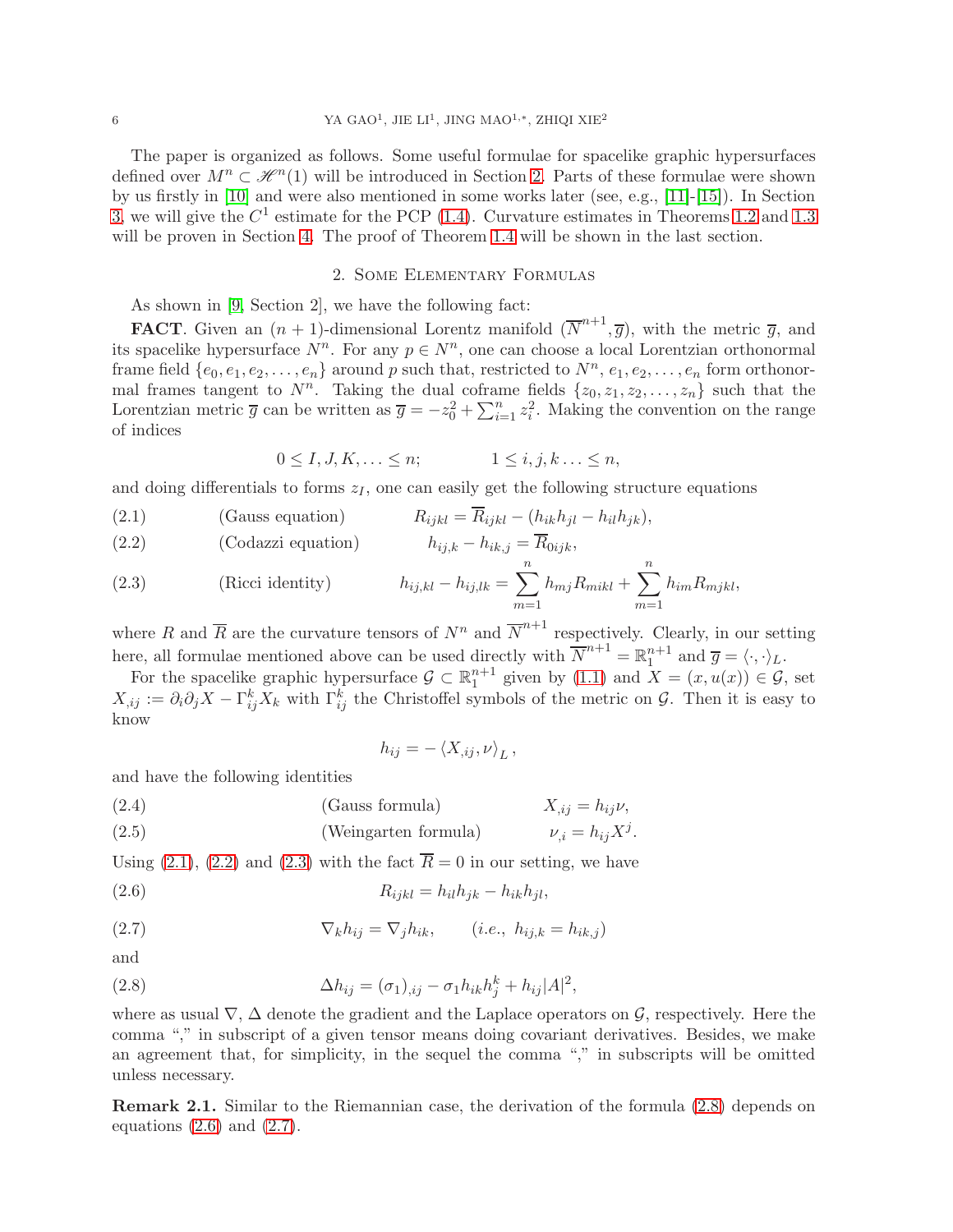We also need the following fact:

<span id="page-6-3"></span>**Lemma 2.1.** Let  $\lambda = (\lambda_1, \lambda_2, \dots, \lambda_n) \in \mathbb{R}^n$  and  $k = 0, 1, 2, \dots, n$ . Denote by  $\sigma_k(\lambda)$  defined as [\(1.3\)](#page-1-2) the k-th elementary symmetric function of  $\lambda_1, \lambda_2, ..., \lambda_n$ . Also set  $\sigma_0 = 1$ . Denote by  $\sigma_k(\lambda|i)$  the symmetric function with  $\lambda_i = 0$ . Then for any  $1 \leq i \leq n$ , one has

$$
\sigma_{k+1}(\lambda) = \sigma_{k+1}(\lambda|i) + \lambda_i \sigma_k(\lambda|i),
$$

$$
\sum_{i=1}^n \lambda_i \sigma_k(\lambda|i) = (k+1)\sigma_{k+1},
$$

$$
\sum_{i=1}^n \sigma_k(\lambda|i) = (n-k)\sigma_k(\lambda),
$$

$$
\frac{\partial \sigma_{k+1}(\lambda)}{\partial \lambda_i} = \sigma_k(\lambda|i),
$$

and

$$
\sum_{i=1}^{n} \lambda_i^2 \sigma_k(\lambda|i) = \sigma_1(\lambda)\sigma_{k+1}(\lambda) - (k+2)\sigma_{k+2}(\lambda).
$$

*Proof.* The above properties of  $\sigma_k$  can be obtained by direct calculations, which we prefer to omit here.  $\Box$ 

For any equation

(2.9) 
$$
F(A) = f(\lambda_1, \lambda_2, \cdots, \lambda_n),
$$

where A is the second fundamental form of the spacelike graphic hypersurface  $\mathcal{G} \subset \mathbb{R}^{n+1}_1$  with  $\lambda_1, \lambda_2, \dots, \lambda_n$  its principal curvatures. We can prove the following two conclusions:

<span id="page-6-1"></span>**Lemma 2.2.** For the function F defined by [\(2.9\)](#page-6-0) and the quantity  $\vartheta$  given in the PCP [\(1.4\)](#page-2-1), one has

<span id="page-6-0"></span>
$$
F^{ij}\nabla_i\nabla_j \nu = \nu F^{ij}h_j^m h_{im} + F^{ij}\nabla_i h_j^m X_m,
$$
  

$$
\Delta \vartheta = \sigma_1 + \nabla^i \sigma_1 \langle X, X_i \rangle_L + |A|^2 \vartheta.
$$

Proof. By the Weingarten formula [\(2.5\)](#page-5-5), it follows that

$$
\nabla_i \nabla_j \nu = \nabla_i \left( h_j^m X_m \right) = \nabla_i h_j^m X_m + h_j^m h_{im} \nu.
$$

The second assertion in Lemma [2.2](#page-6-1) can be obtained as follows

$$
\Delta \vartheta = g^{mn} \nabla_m \nabla_n \langle X, \nu \rangle_L
$$
  
=  $g^{mn} \nabla_m \left( h_n^i \langle X, X_i \rangle_L \right)$   
=  $\nabla^i \sigma_1 \langle X, X_i \rangle_L + \sigma_1 + |A|^2 \vartheta.$ 

by using the Gauss formula  $(2.4)$  and also  $(2.5)$ .

<span id="page-6-2"></span>**Lemma 2.3.** For the function F defined by  $(2.9)$ , we have

$$
F^{ij}\nabla_i\nabla_j\sigma_1 = -F^{ij,pq}\nabla^k h_{ij}\nabla_k h_{pq} + F^{ij}h_j^m h_{im}\sigma_1 - F^{ij}h_{ij}|A|^2 + \Delta f
$$

and

$$
F^{ij}\nabla_i\nabla_j h_{mn} = -F^{ij,pq}\nabla_n h_{ij}\nabla_m h_{pq} + F^{ij}h^l_jh_{il}h_{mn} - F^{ij}h^l_mh_{ln}h_{ij} + \nabla_m\nabla_n f.
$$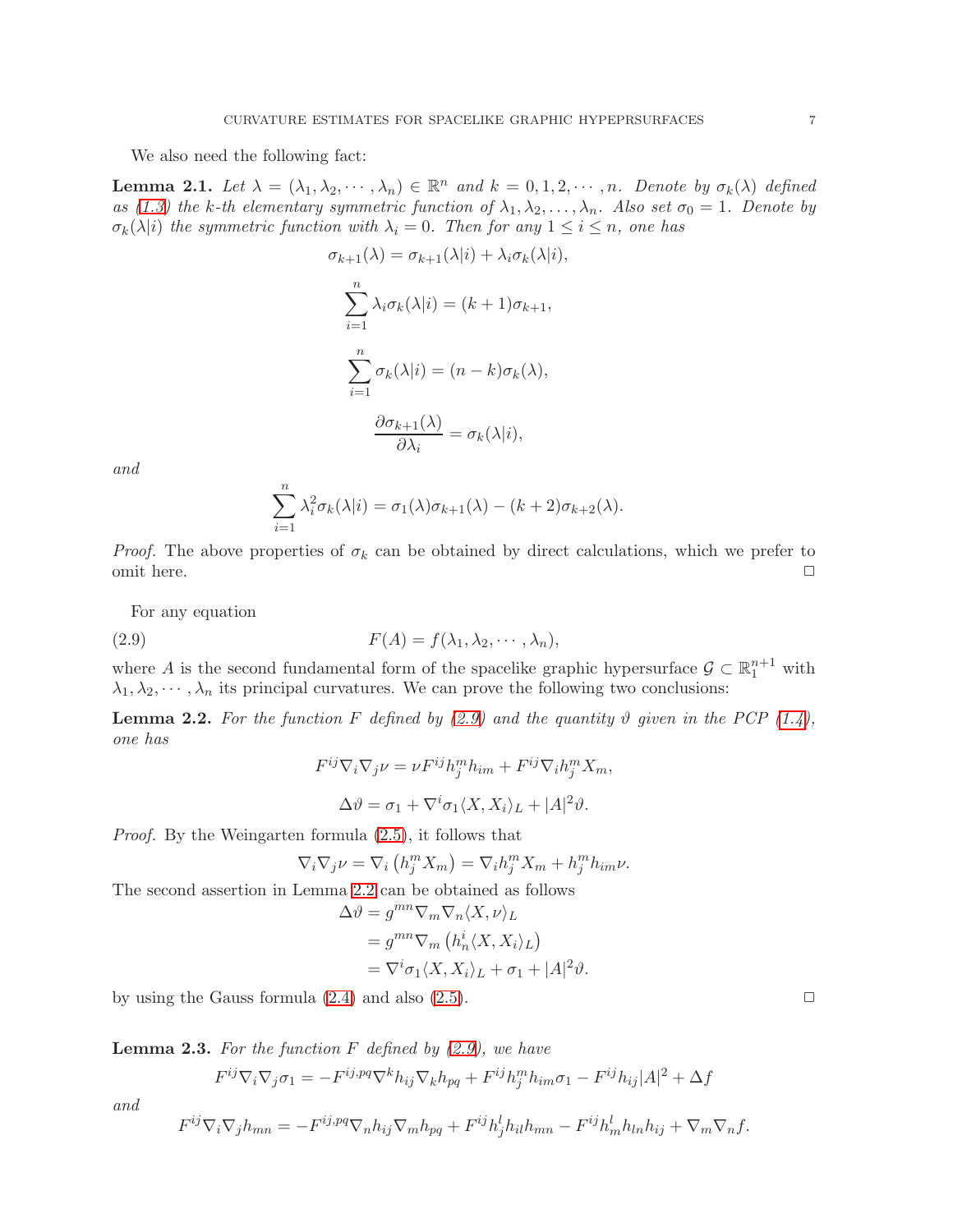Proof. Using [\(2.8\)](#page-5-2), it follows that

$$
F^{ij}\nabla_i\nabla_j\sigma_1 = F^{ij}h_j^m h_{im}\sigma_1 - F^{ij}h_{ij}|A|^2 + F^{ij}\Delta h_{ij}.
$$

On the other hand, by direct calculation, one has

$$
\Delta F = \Delta f = g^{kl} \nabla_k \nabla_l F
$$
  
=  $g^{kl} \nabla_k (F^{ij} \nabla_l h_{ij})$   
=  $F^{ij, pq} \nabla^k h_{ij} \nabla_k h_{pq} + F^{ij} \Delta h_{ij}.$ 

The first assertion can be obtained by combining the above two identities. The second assertion of Lemma [2.3](#page-6-2) can be proven similarly.  $\Box$ 

<span id="page-7-0"></span>**Remark [2.2](#page-6-1).** Clearly, in the proofs of Lemmas 2.2 and [2.3,](#page-6-2) we know that  $F^{ij} := \partial F / \partial h_{ij}$ ,  $F^{ij,pq} := \partial^2 F / \partial h_{ij} \partial h_{pq}.$ 

# <span id="page-7-2"></span>3.  $C^1$  estimate

3.1. Boundary estimate. Let  $s^+$  be the solution of the following Dirichlet problem<sup>[6](#page-7-1)</sup>

(3.1) 
$$
\begin{cases} \sigma_1[s] = n \left( \frac{\psi(x, u, \vartheta)}{C_n^k} \right)^{\frac{1}{k}}, & x \in M^n, \\ s = \varphi, & x \in \partial M^n. \end{cases}
$$

From the Mac-Laurin development, we have

$$
\sigma_1[u] \ge \sigma_1[s^+].
$$

The comparison principle for the mean curvature operator gives  $u \leq s^+$  in  $M^n$ , and thus  $\frac{\partial u}{\partial \nu} \geq \frac{\partial s}{\partial \nu}$ . In order to get a lower barrier, let s<sup>-</sup> be the solution of the following Dirichlet problem

(3.2) 
$$
\begin{cases} \sigma_n[s] = \left(\frac{\psi(x, u, \vartheta)}{C_n^k}\right)^{\frac{n}{k}}, & x \in M^n, \\ s = \varphi, & x \in \partial M^n. \end{cases}
$$

Also from the Mac-Laurin development, we have

<span id="page-7-3"></span>
$$
\sigma_n[u] \leq \sigma_n[s^-].
$$

So  $u \geq s^-$  in  $M^n$ , and thus  $\frac{\partial u}{\partial \nu} \leq \frac{\partial s^-}{\partial \nu}$ .

3.2. Maximum principle. The upper bound on  $Du$  amounts to an upper bound on  $W :=$  $\frac{1}{v} = 1/\sqrt{1 - |D\pi|^2}$ , where  $\pi := \ln u$ . Therefore, it would follow from the boundary estimate once one can prove that  $\mathcal{W}e^{S\pi}$  cannot attain an interior maximum for S sufficiently large under control.

**Proposition 3.1.** Let u be the admissible solution of the PCP  $(1.4)$ . Then

$$
\sup_{\overline{M^n}} \mathcal{W} \le \left(\sup_{\partial M^n} \mathcal{W}\right) e^{S_2\left(2 \sup_{\partial M^n} |\varphi| + \text{diam}(M^n)\right)},
$$

where as usual diam( $M^n$ ) stands for the diameter of the bounded domain  $M^n \subset \mathcal{H}^n(1)$ .

<span id="page-7-1"></span> $6$  Using similar arguments to [\[3,](#page-17-3) [7\]](#page-17-4), one can easily get the existence of solutions to the Dirichlet problems [\(3.1\)](#page-7-2) and [\(3.2\)](#page-7-3) respectively.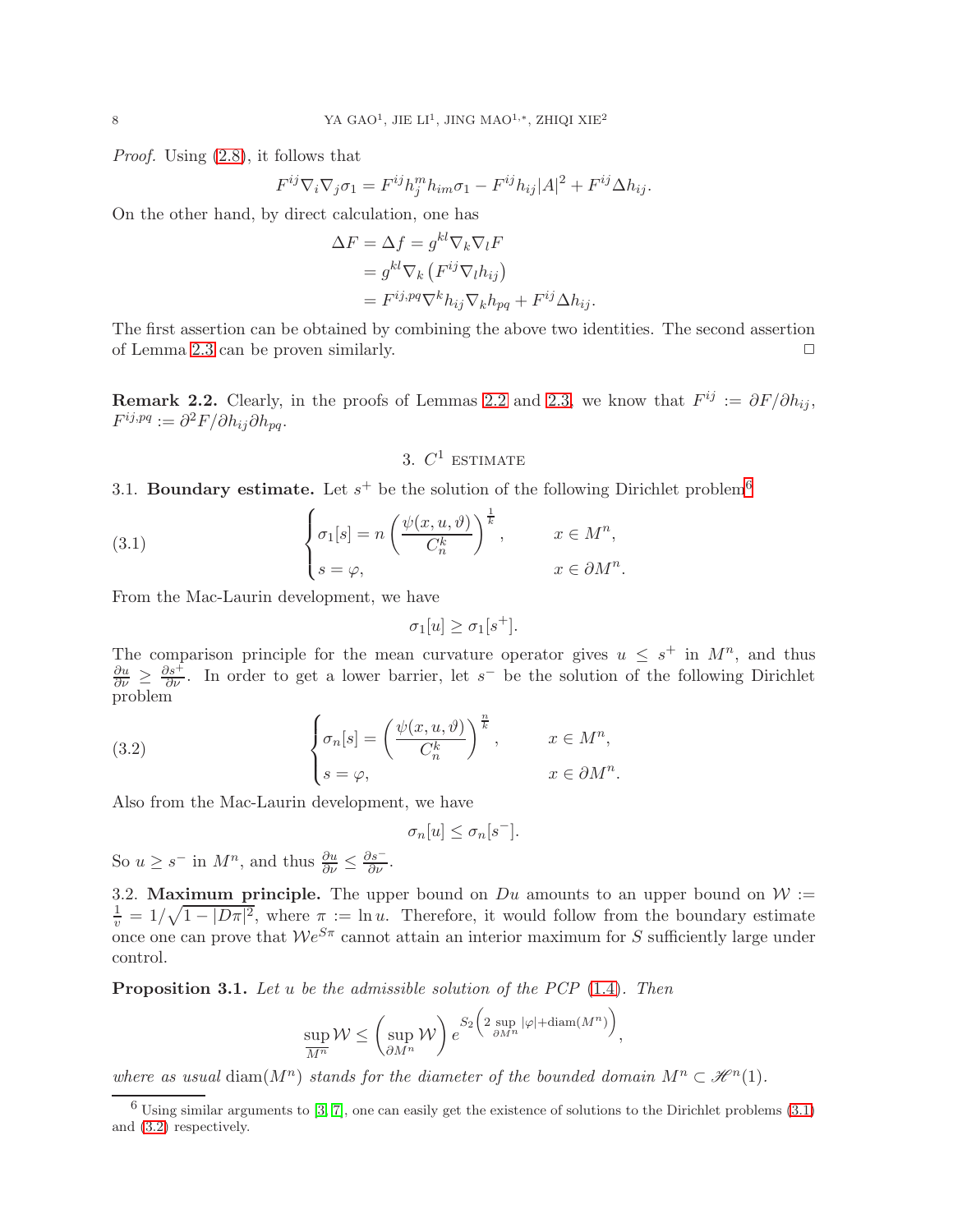*Proof.* By contradiction, suppose that  $\sup_{\overline{M^n}} \mathcal{W}e^{S\pi}$  is achieved at an interior point  $x_0 \in M^n$ . At  $x_0$ , we choose a nice basis for the convenience of computations, that is, let  $\{e_1, e_2, \dots, e_n\}$ be an orthonormal basis of  $T_{x_0}M^n$  (i.e., the tangent space at  $x_0$  diffeomorphic to  $\mathbb{R}^n$ ) such that  $D\pi(x_0) = |D\pi(x_0)|e_1$ , and moreover, the matrix  $((D^2\pi(x_0))_{ij})_{(n-1)\times(n-1)}$ ,  $2 \le i, j \le n$ , is orthogonal under the basis  $\{e_2, \dots, e_n\}$ . Since  $|\pi_1| \leq |D\pi|$  on  $\overline{M^n}$  and  $\pi_1(x_0) = |D\pi(x_0)|$ . The function

$$
\ln\left(\frac{1}{\sqrt{1-\pi_1^2}}\right) + S\pi = -\frac{1}{2}\ln\left(1-\pi_1^2\right) + S\pi
$$

has a maximum at  $x_0$  as well. Hence, at  $x_0$ , for any  $i \in \{1, \dots, n\}$ , one has

$$
\frac{\pi_{1i}\pi_1}{1-\pi_1^2} + S\pi_i = 0.
$$

So, the matrix of the curvature operator is diagonal, with diagonal entries  $(\frac{1}{uv}(1+\frac{\pi_{11}}{v^2}), \frac{1}{uv}(1+\frac{\pi_{21}}{v^2}))$  $\pi_{22}), \cdots, \frac{1}{uv}(1+\pi_{nn})$ . Moreover, still at  $x_0$ , one has  $\pi_{111}\pi_1 \leq -\pi_{11}^2 - \frac{2(\pi_1\pi_{11})^2}{1-\pi_1^2}$  $\frac{\pi_1 \pi_{11}^2}{1-\pi_1^2} - S\pi_{11}(1-\pi_1^2),$ and for  $i > 1$ ,  $\pi_{1ii}\pi_1 \leq -(1 - \pi_1^2)S\pi_{ii}$ . Then we have

$$
\sum_{i=1}^{n} \frac{\partial \sigma_k}{\partial \lambda_i} \cdot \lambda_{i,1} = \sum_{i=1}^{n} \frac{\partial \sigma_k}{\partial \lambda_i} \cdot h_{i,1}^i = \psi_1.
$$

Since  $h_i^i = \frac{1}{uv} \left( 1 + (\sigma^{ik} + \frac{\pi^i \pi^k}{v^2}) \right)$  $(\frac{i\pi^k}{v^2})\pi_{ik}$ , we have  $h_{1,1}^1 = \frac{3\pi_1\pi_{11}^2}{\pi_1\pi_2^2}$  $\frac{\pi_1\pi_{11}^2}{uv^5} + \frac{\pi_{111}}{uv^3}$  $\frac{\pi_{111}}{uv^3} - \frac{\pi_1}{uv}$  $\frac{\pi_1}{uv} = \frac{\pi_1(3S^2 - 1)}{uv}$  $\frac{(S^2-1)}{uv} + \frac{\pi_{111}}{uv^3}$  $\frac{111}{uv^3}$ ,  $h_{i,1}^i = \frac{\pi_1 \pi_{11} \pi_{ii}}{u_i^3}$  $\frac{\pi_{11}\pi_{ii}}{uv^3} + \frac{\pi_{ii1}}{uv}$  $\frac{\pi_{ii1}}{uv} + \frac{\pi_1 \pi_{11}}{uv^3}$  $\frac{\tau_1 \pi_{11}}{uv^3} - \frac{\pi_1}{uv}$  $\frac{\pi_1}{uv} - \frac{\pi_1 \pi_{ii}}{uv}$ uv  $=\frac{\pi_{ii1}}{i}$  $\frac{\pi_{ii1}}{uv} - \frac{\pi_1 \pi_{ii}(S+1)}{uv}$  $\frac{(S+1)}{uv} - \frac{\pi_1(S+1)}{uv}$  $\frac{v}{uv}$  for  $i > 1$ .

The differentiated equation, multiplied by  $\pi_1$ , becomes:

$$
\frac{\partial \sigma_k}{\partial \lambda_1} \left( \frac{\pi_1^2 (3S^2 - 1)}{uv} + \frac{\pi_{111} \pi_1}{uv^3} \right) \n+ \sum_{i \ge 2} \frac{\partial \sigma_k}{\partial \lambda_i} \left( \frac{\pi_{ii1} \pi_1}{uv} - \frac{\pi_1^2 \pi_{ii} (S + 1)}{uv} - \frac{\pi_1^2 (S + 1)}{uv} \right) = \pi_1 \psi_1.
$$

From the maximum conditions, we have

$$
\frac{\pi_1^2(3S^2 - 1)}{uv} + \frac{\pi_{111}\pi_1}{uv^3} \le \frac{\pi_1^2(S^2 - 1)}{uv},
$$

and, since  $\pi_{1ii} = \pi_{ii1} - \pi_1$ , we have

$$
\frac{\pi_{ii1}\pi_1}{uv} - \frac{\pi_1^2\pi_{ii}(S+1)}{uv} - \frac{\pi_1^2(S+1)}{uv}
$$

$$
\leq -\frac{1}{u}vS\pi_{ii} - \frac{\pi_1^2S}{uv} - \frac{\pi_1^2\pi_{ii}(S+1)}{uv}.
$$

Then we can infer

$$
\frac{\partial \sigma_k}{\partial \lambda_1} \cdot \frac{\pi_1^2 (S^2 - 1)}{uv} - \sum_{i \ge 2} \frac{\partial \sigma_k}{\partial \lambda_i} \left( \frac{1}{u} v S \pi_{ii} + \frac{\pi_1^2 S}{uv} + \frac{\pi_1^2 \pi_{ii} (S + 1)}{uv} \right) \ge \pi_1 \psi_1,
$$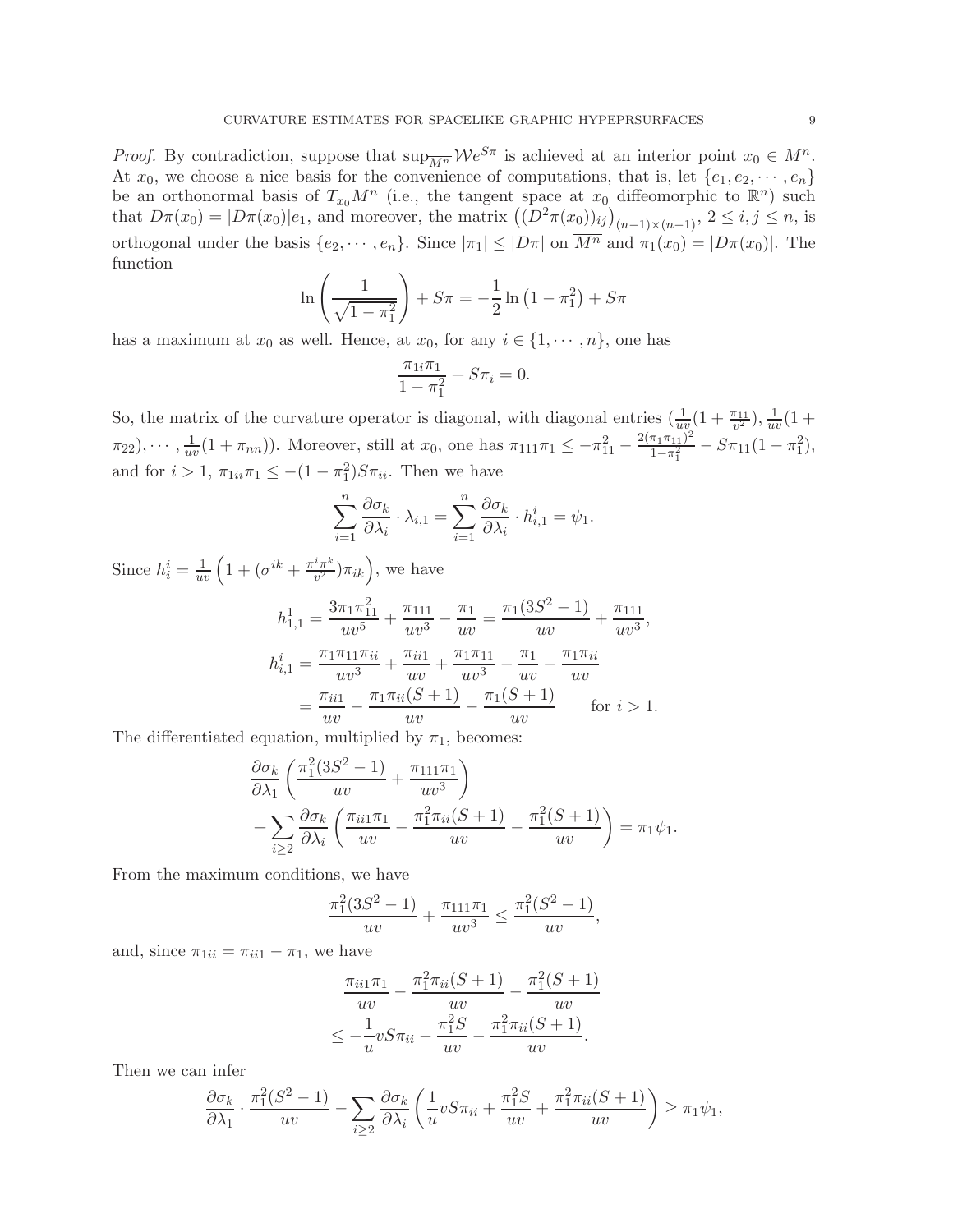and finally can obtain

$$
-k\sigma_k(\pi_1^2+S) + (n-k+1)\sigma_{k-1} \cdot \frac{2S+1}{uv} + \frac{\partial \sigma_k}{\partial \lambda_1} \left( \frac{vS(1-S)}{u} - \frac{2S+1}{uv} \right) \ge \pi_1 \psi_1.
$$

We hope

$$
(n-k+1)\sigma_{k-1} \cdot \frac{2S+1}{uv} + \frac{\partial \sigma_k}{\partial \lambda_1} \left( \frac{vS(1-S)}{u} - \frac{2S+1}{uv} \right) \le 0,
$$

which is equivalent to

$$
\sigma_{k-1}(\lambda) \left( v^2 S(1-S) + (n+1)(2S+1) \right) \le 0.
$$

Since  $\pi_1^2 \le \rho^2 < 1$ , choosing  $S = S_1$  large enough such that  $\frac{S_1(S_1-1)}{2S_1+1} \ge \frac{n+1}{1-\rho^2}$  $\frac{n+1}{1-\rho^2}$ , so we have

$$
k\sigma_k S \le \sup_{\overline{M^n}} |D\psi|.
$$

Then choosing  $S_2 > \max\left\{\frac{\sup\limits_{M^n} |D\psi|}{\frac{k \inf\psi}{k}}\right\}$  $\frac{M^n}{k \cdot \inf\limits_{M^n} \psi}, S_1$  $\mathcal{L}$ , we reach a contradiction.  $\hfill \Box$ 

#### 4. Curvature Estimates

# <span id="page-9-0"></span>4.1. The first curvature estimate. We write [\(1.4\)](#page-2-1) in the form

(4.1) 
$$
F(A) = \sigma_k^{\frac{1}{k}}(A) = \psi^{\frac{1}{k}}(X, \vartheta) = f(X, \vartheta) \quad \text{for any } X \in \mathcal{G}.
$$

Proof of Theorem [1.2.](#page-3-0) Consider the function

$$
W(A) = \sigma_1(A),
$$

which attains its maximum value at some  $X_0 = (x_0, u(x_0)) \in \mathcal{G}$ . If  $x_0 \in \partial M^n$ , then our claim [\(1.8\)](#page-3-3) follows directly. Now, we try to prove this claim in the case that  $x_0 \notin \partial M^n$ . Choose the frame fields  $e_1, e_2, \dots, e_n, \nu$  at  $X_0$  such that  $e_1, e_2, \dots, e_n \in T_{X_0} \mathcal{G}$  at  $X_0$  and  $(h_{ij})_{n \times n}$  is diagonal at  $X_0$  with eigenvalues  $h_{11} \geq h_{22} \geq \cdots \geq h_{nn}$ . Here, as usual,  $T_{X_0} \mathcal{G}$  denotes the tangent space of the graphic hypersurface  $\mathcal G$  at  $X_0$ . For each  $i = 1, \ldots, n$ , we have

$$
\nabla_i \sigma_1 = 0 \quad \text{at } X_0.
$$

Therefore, at  $X_0$ , it follows that

<span id="page-9-2"></span>(4.2) 
$$
0 \geq F^{ij} \nabla_i \nabla_j \sigma_1
$$

$$
= -F^{ij, pq} \nabla_l h_{ij} \nabla_l h_{pq} + F^{ij} h_{im} h_{mj} \sigma_1 - F^{ij} h_{ij} |A|^2 + \Delta f.
$$

Since f is convex in  $\vartheta$ , together with Lemma [2.2,](#page-6-1) we have

<span id="page-9-1"></span>(4.3)  
\n
$$
\Delta f = \frac{\partial^2 f}{\partial X^{\alpha} \partial X^{\beta}} \nabla_l X^{\alpha} \nabla_l X^{\beta} + 2 \frac{\partial^2 f}{\partial X^{\alpha} \partial \vartheta} \nabla_l X^{\alpha} \nabla_l \vartheta \n+ \frac{\partial^2 f}{\partial \vartheta^2} |\nabla \vartheta|^2 + \frac{\partial f}{\partial X^{\alpha}} \Delta X^{\alpha} + \frac{\partial f}{\partial \vartheta} \Delta \vartheta \n\geq \frac{\partial f}{\partial \vartheta} \Delta \vartheta + \frac{\partial^2 f}{\partial \vartheta^2} |\nabla \vartheta|^2 - c_1 \sigma_1 - c_2 \n\geq \frac{\partial f}{\partial \vartheta} \vartheta |A|^2 - c_1 \sigma_1 - c_2,
$$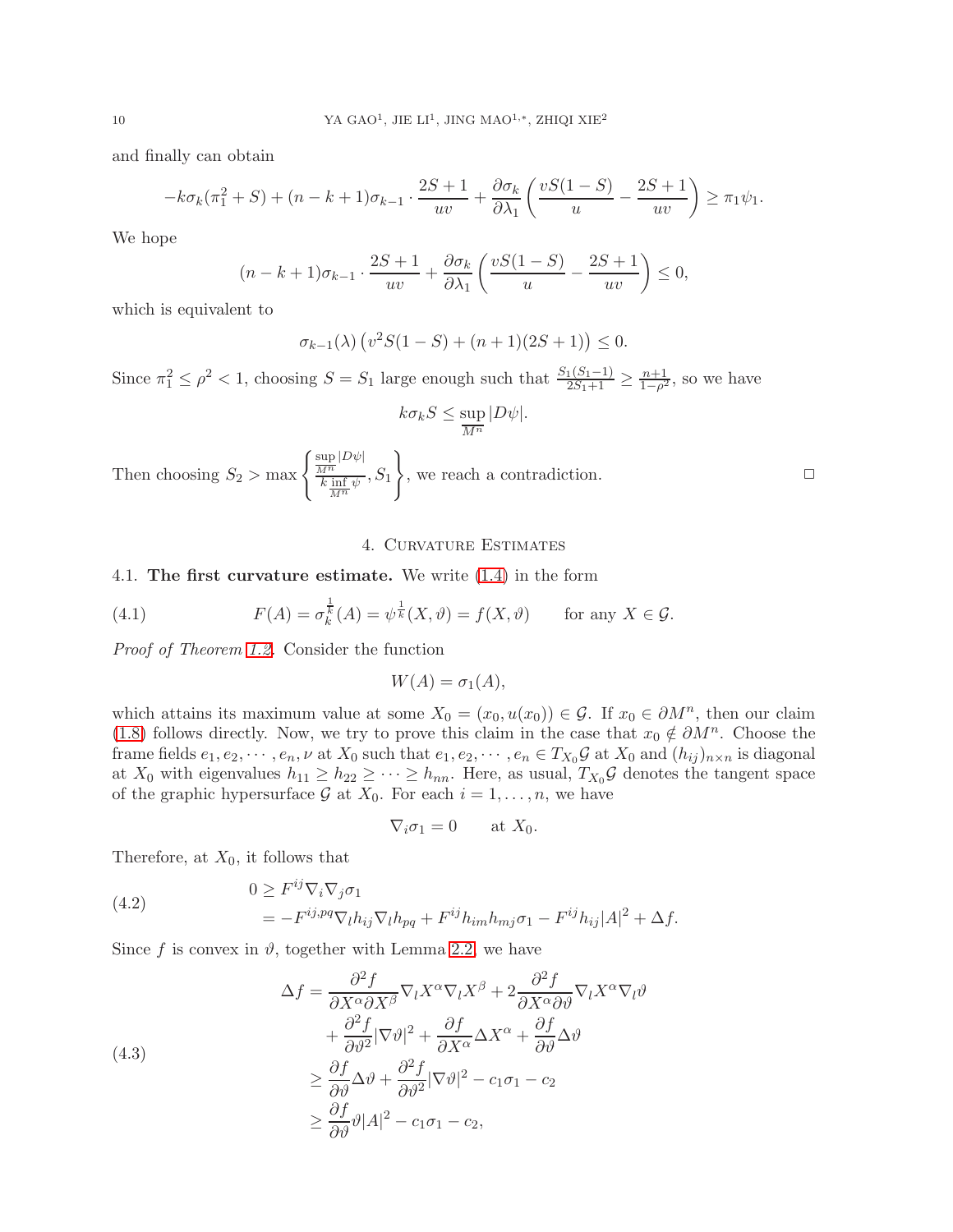where positive constants  $c_1$ ,  $c_2$  depend on  $||\varphi||_{C^1(\overline{M^n})}$ ,  $||\psi||_{C^2(\overline{M^n} \times \left[\inf_{\partial M^n} u, \sup_{\partial M^n} u\right] \times \mathbb{R})}$  $\chi$ , and  $X^{\alpha}$  :=

 $\langle X, \partial_{\alpha} \rangle_L$ ,  $\alpha = 1, 2, \ldots, n + 1$ . Obviously,  $\partial_1, \partial_2, \cdots, \partial_n$  are the corresponding coordinate vector fields on  $\mathscr{H}^n(1)$ ,  $\partial_{n+1} := \partial_r$ . Putting [\(4.3\)](#page-9-1) into [\(4.2\)](#page-9-2) yields

<span id="page-10-2"></span>(4.4)  
\n
$$
0 \ge F^{ij} \nabla_i \nabla_j \sigma_1
$$
\n
$$
\ge -F^{ij, pq} \nabla_l h_{ij} \nabla_l h_{pq} + F^{ij} h_{im} h_{mj} \sigma_1
$$
\n
$$
+ (\frac{\partial f}{\partial \vartheta} \vartheta - f) |A|^2 - c_1 \sigma_1 - c_2
$$
\n
$$
\ge F^{ij} h_{im} h_{mj} \sigma_1 - c_1 \sigma_1 - c_2,
$$

where we have used  $(1.7)$  and the concavity of F. On the other hand, by Lemma [2.1,](#page-6-3) one has

<span id="page-10-1"></span>(4.5) 
$$
F^{ij}h_{im}h_{mj} = \frac{1}{k}\sigma_k^{\frac{1}{k}-1} [\sigma_k \sigma_1 - (k+1)\sigma_{k+1}] \geq \frac{1}{n}\sigma_k^{\frac{1}{k}} \sigma_1,
$$

where the last inequality can be derived from the Newton inequalities for  $\sigma_{k+1} > 0$ ,

$$
\frac{\sigma_{k+1}}{C_n^{k+1}} \frac{\sigma_{k-1}}{C_n^{k-1}} \le \left(\frac{\sigma_k}{C_n^k}\right)^2.
$$

Taking [\(4.5\)](#page-10-1) into [\(4.4\)](#page-10-2), it is easy to know that  $\sigma_1$  is bounded. Then the conclusion of Theorem [1.2,](#page-3-0) i.e.  $(1.8)$ , follows naturally.  $\square$ 

## <span id="page-10-0"></span>4.2. The second curvature estimate. Let

$$
\mathcal{P}(\lambda) := F(A) = \sigma_k^{\frac{1}{k}}(A) = f(X, \vartheta) \quad \text{for any } X \in \mathcal{G}.
$$

Set

(4.6) 
$$
\sigma_k^{\frac{1}{k}}(\lambda_1,\cdots,\lambda_n)=\mathcal{P}(\lambda_1,\cdots,\lambda_n),
$$

(4.7) 
$$
\text{tr} F^{ij} = \sum_{i=1}^{n} F^{ii}, \qquad \mathcal{P}_i = \frac{\partial \mathcal{P}}{\partial \lambda_i}.
$$

First, we list a useful lemma, which can be found in, e.g., [\[1,](#page-17-6) [22,](#page-18-9) [23\]](#page-18-14).

<span id="page-10-4"></span>**Lemma 4.1.** For any symmetric matrix  $\eta = (\eta_{ij})$ , we have

<span id="page-10-3"></span>(4.8) 
$$
F^{ij,pq}\eta_{ij}\eta_{pq} = \sum_{i,j} \frac{\partial^2 \mathcal{P}}{\partial \lambda_i \partial \lambda_j} \eta_{ii}\eta_{jj} + \sum_{i \neq j} \frac{\mathcal{P}_i - \mathcal{P}_j}{\lambda_i - \lambda_j} \eta_{ij}^2.
$$

The second term on RHS of  $(4.8)$  is nonpositive if P is concave, and it is interpreted as the limit if  $\lambda_i = \lambda_j$ .

*Proof of Theorem [1.3.](#page-3-2)* Let  $\eta = \varphi - u$  and, as before, for any point  $x_0 \in M^n$ ,  $X_0 = (x_0, u(x_0))$ . Denote by  $\omega$  the constant function, whose graph is the hyperbolic plane of center at origin and radius R (i.e.,  $\mathcal{H}^n(R)$ ), lying above the graph of  $\varphi$  such that  $\omega(x_0) = \varphi(x_0)$  and  $D\omega(x_0) =$  $D\varphi(x_0)$ .

Then, for large enough R and small enough  $\epsilon > 0$ , we have  $F[(\omega - \epsilon)(A)] < F[u(A)]$  in  $M_{\epsilon}^{n} := \{x \in M^{n} | \omega(x) - \epsilon < \varphi(x) \} \subset\subset M^{n}$  and  $\omega(x) - \epsilon = \varphi(x) \geq u$  on  $\partial M_{\epsilon}^{n}$ . By the comparison principle we then have  $u \leq \omega(x) - \epsilon$  in  $M_{\epsilon}^{n}$ . Consequently  $(\varphi - u)(x_0) \geq \epsilon$ , so we have  $\eta > 0$  in  $M^n$ .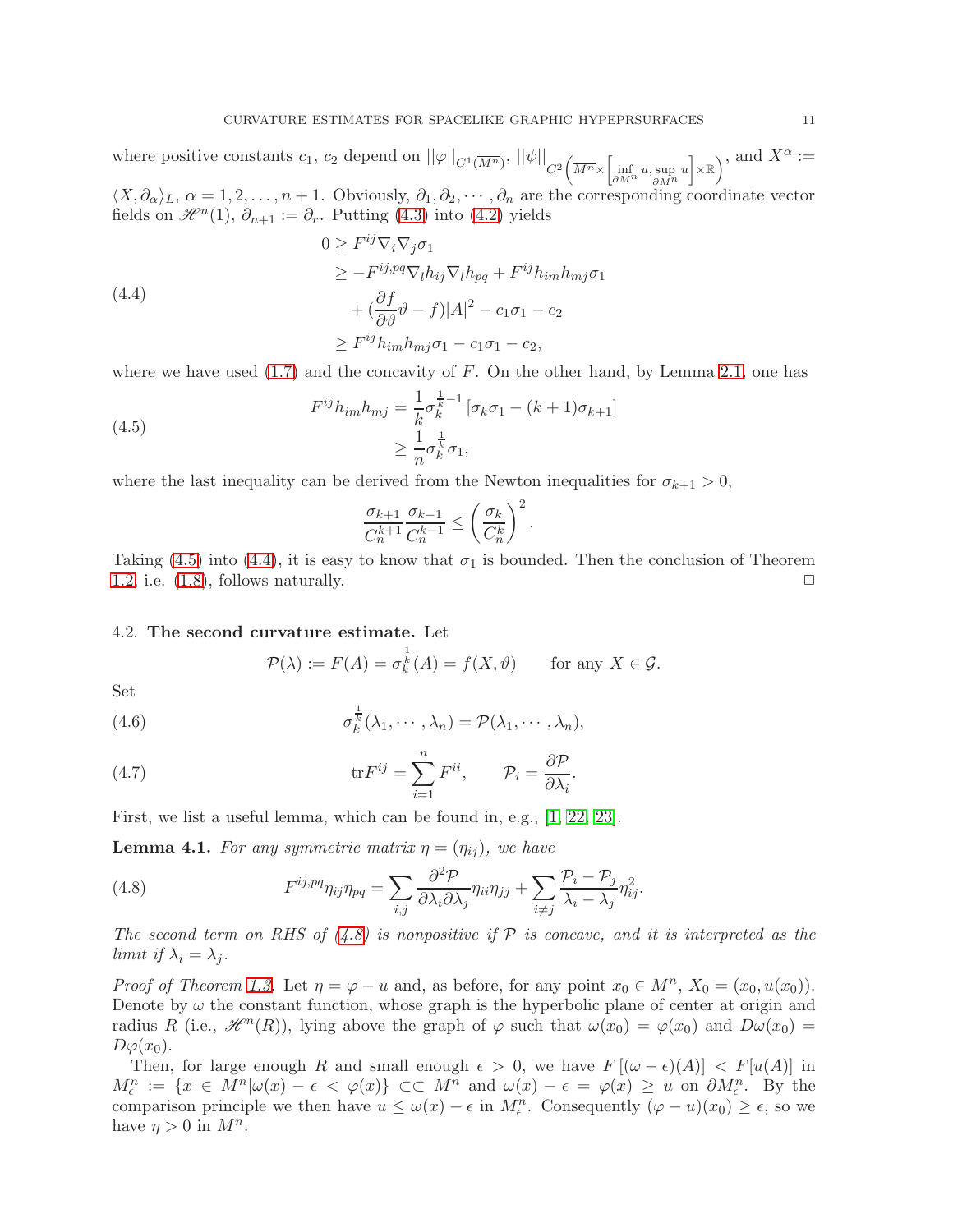We now consider the function

<span id="page-11-1"></span>
$$
G = \eta^{\alpha} e^{\Psi(\vartheta)} h_{ij} \chi_i \chi_j,
$$

achieving its maximum value at some  $X_0 \in \mathcal{G}$ , where  $\alpha \geq 1$ ,  $\Psi$  is a function determined later and satisfies  $\Psi' := \frac{\partial \Psi}{\partial \theta} \geq 0$ . Without loss of generality, one may choose the frame fields  $e_1 = \chi$ ,  $e_2, \ldots, e_n, \nu$  such that  $e_1, e_2, \cdots, e_n \in T_{X_0} \mathcal{G}, \nabla_{e_i} e_j = 0$  at  $X_0$  for all  $i, j = 1, \ldots, n$ , and  $(h_{ij})_{n \times n}$ is diagonal at  $X_0$  with eigenvalues  $h_{11} \geq h_{22} \geq \cdots \geq h_{nn}$ . At  $X_0$ , for each  $i = 1, \cdots, n$ , one has

(4.9) 
$$
\alpha \frac{\nabla_i \eta}{\eta} + \Psi' \nabla_i \vartheta + \frac{\nabla_i h_{11}}{h_{11}} = 0,
$$

$$
\alpha \left( \frac{\nabla_i \nabla_j \eta}{\eta} - \frac{\nabla_i \eta \nabla_j \eta}{\eta^2} \right) + \Psi'' \nabla_i \vartheta \nabla_j \vartheta + \Psi' \nabla_i \nabla_j \vartheta + \frac{\nabla_i \nabla_j h_{11}}{h_{11}} - \frac{\nabla_i h_{11} \nabla_j h_{11}}{h_{11}^2} \le 0.
$$

Therefore, by Lemma [2.3,](#page-6-2) we have

$$
0 \geq \alpha F^{ij} \left( \frac{\nabla_i \nabla_j \eta}{\eta} - \frac{\nabla_i \eta \nabla_j \eta}{\eta^2} \right) + \Psi'' F^{ij} \nabla_i \vartheta \nabla_j \vartheta + \Psi' F^{ij} \nabla_i \nabla_j \vartheta + F^{ij} \frac{\nabla_i \nabla_j h_{11}}{h_{11}} - F^{ij} \frac{\nabla_i h_{11} \nabla_j h_{11}}{h_{11}^2} = \alpha F^{ij} \left( \frac{\nabla_i \nabla_j \eta}{\eta} - \frac{\nabla_i \eta \nabla_j \eta}{\eta^2} \right) + \Psi'' F^{ij} \nabla_i \vartheta \nabla_j \vartheta + \Psi' F^{ij} \nabla_i \nabla_j \vartheta - f h_{11} + F^{ij} h_{im} h_{jm} + \frac{\nabla_1 \nabla_1 f}{h_{11}} - \frac{1}{h_{11}} F^{ij, pq} \nabla_1 h_{ij} \nabla_1 h_{pq} - F^{ij} \frac{\nabla_i h_{11} \nabla_j h_{11}}{h_{11}^2}.
$$

We also find that

$$
F^{ij}\nabla_i\nabla_j\vartheta = \vartheta F^{ij}h_{im}h_{jm} + f + \nabla_l f \langle X, X_l \rangle_L.
$$

Consequently,

<span id="page-11-0"></span>(4.10) 
$$
0 \geq \alpha F^{ij} \left( \frac{\nabla_i \nabla_j \eta}{\eta} - \frac{\nabla_i \eta \nabla_j \eta}{\eta^2} \right) + \Psi'' F^{ij} \nabla_i \vartheta \nabla_j \vartheta + \Psi' \nabla_l f \langle X, X_l \rangle_L - f h_{11} + \left( \Psi' \vartheta + 1 \right) F^{ij} h_{im} h_{jm} + \frac{\nabla_1 \nabla_1 f}{h_{11}} - \frac{1}{h_{11}} F^{ij, pq} \nabla_1 h_{ij} \nabla_1 h_{pq} - F^{ij} \frac{\nabla_i h_{11} \nabla_j h_{11}}{h_{11}^2}.
$$

Since f is convex in  $\vartheta$ , we have

$$
\nabla_1 f = \frac{\partial f}{\partial X^{\alpha}} \nabla_1 X^{\alpha} + \frac{\partial f}{\partial \vartheta} \nabla_1 \vartheta,
$$

$$
\nabla_1 \nabla_1 f = \frac{\partial^2 f}{\partial X^{\alpha} \partial X^{\beta}} \nabla_1 X^{\alpha} \nabla_1 X^{\beta} + 2 \frac{\partial^2 f}{\partial X^{\alpha} \partial \vartheta} \nabla_1 X^{\alpha} \nabla_1 \vartheta + \frac{\partial^2 f}{\partial \vartheta^2} |\nabla_1 \vartheta|^2
$$
  
+ 
$$
\frac{\partial f}{\partial X^{\alpha}} \nabla_1 \nabla_1 X^{\alpha} + \frac{\partial f}{\partial \vartheta} \nabla_1 \nabla_1 \vartheta
$$
  

$$
\geq \frac{\partial f}{\partial \vartheta} \nabla_1 \nabla_1 \vartheta - c_3 h_{11} - c_4
$$
  
= 
$$
\frac{\partial f}{\partial \vartheta} (\vartheta h_{11}^2 + \nabla_l h_{11} \langle X, X_l \rangle_L) - c_3 h_{11} - c_4,
$$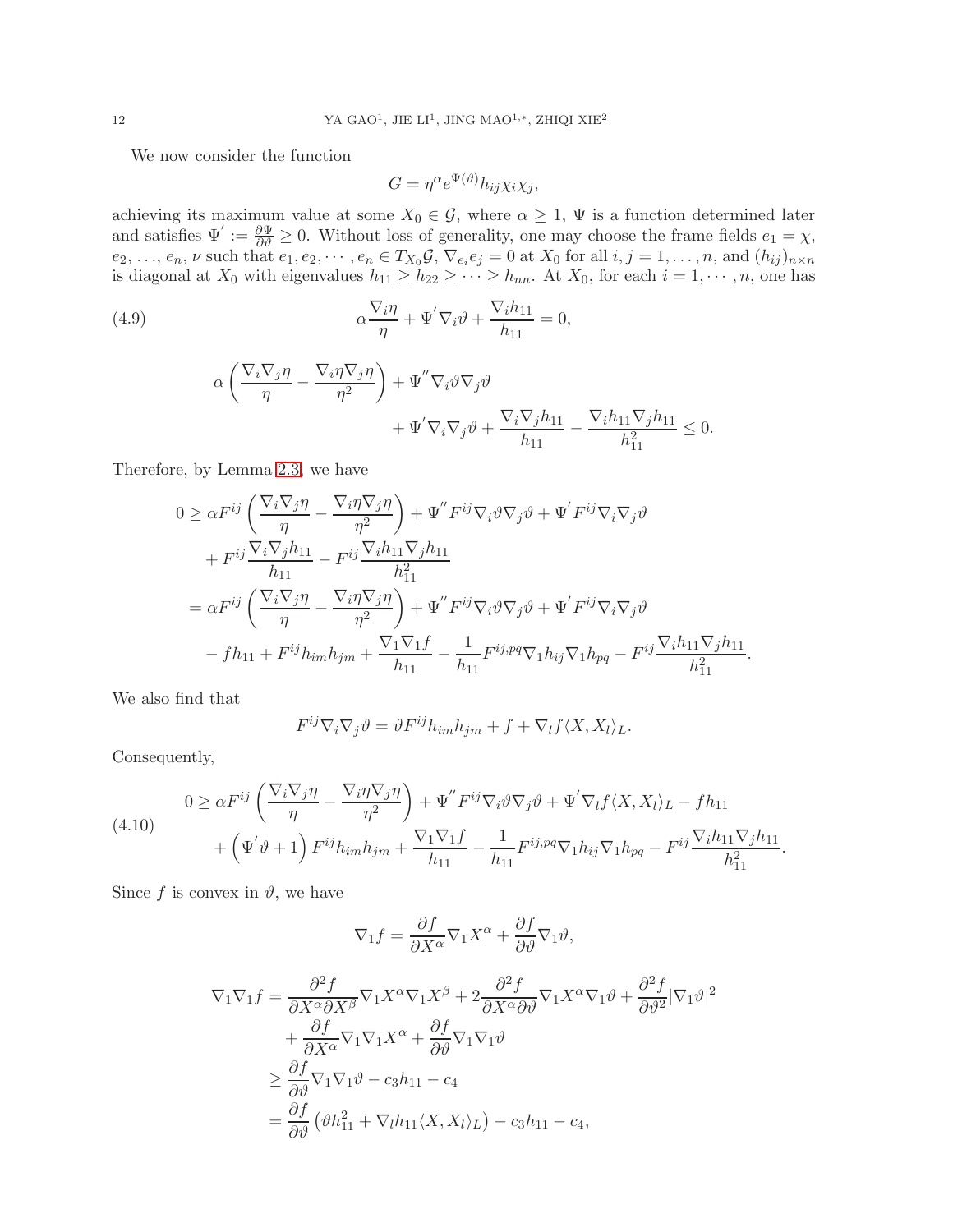where  $c_3$ ,  $c_4$  are positive constants depending on  $||\varphi||_{C^1(\overline{M^n})}$  and  $||\psi||_{C^2\left(\overline{M^n} \times \left[\begin{subarray}{c} \inf_{\partial M^n} u, \sup_{\partial M^n} u \end{subarray}\right] \times \mathbb{R}\right)}$  $\setminus$ . Inserting this into [\(4.10\)](#page-11-0) yields

<span id="page-12-1"></span>
$$
0 \geq \alpha F^{ij} \left( \frac{\nabla_i \nabla_j \eta}{\eta} - \frac{\nabla_i \eta \nabla_j \eta}{\eta^2} \right) + \Psi'' F^{ij} \nabla_i \vartheta \nabla_j \vartheta + \Psi' \nabla_l f \langle X, X_l \rangle_L + \left( \frac{\partial f}{\partial \vartheta} \cdot \vartheta - f \right) h_{11} + \left( \Psi' \vartheta + 1 \right) F^{ij} h_{im} h_{jm} + \frac{\partial f}{\partial \vartheta} \frac{\nabla_l h_{11} \langle X, X_l \rangle_L}{h_{11}} - \frac{1}{h_{11}} F^{ij, pq} \nabla_1 h_{ij} \nabla_1 h_{pq} - F^{ij} \frac{\nabla_l h_{11} \nabla_j h_{11}}{h_{11}^2} - c_3,
$$

where we have assumed that  $h_{11}$  is sufficiently large. Otherwise, the assertion of Theorem [1.3](#page-3-2) holds.

Next, we assume that  $\varphi$  has been extended to be constant in the  $\partial_r$  direction<sup>[7](#page-12-0)</sup>. Therefore,

$$
\nabla_i \nabla_j \eta = \sum_{\alpha, \beta=1}^n \frac{\partial^2 \varphi}{\partial X^{\alpha} \partial X^{\beta}} \nabla_i X^{\alpha} \nabla_j X^{\beta} + \sum_{\alpha=1}^n \frac{\partial \varphi}{\partial X^{\alpha}} \nabla_i \nabla_j X^{\alpha} - u_{ij}
$$
  

$$
\geq \sum_{\alpha=1}^n \frac{\partial \varphi}{\partial X^{\alpha}} \nu^{\alpha} h_{ij} - c_5 h_{ij} v,
$$

where  $c_5 > 0$  depends on  $||\varphi||_{C^1(\overline{M^n})}$  and we have again used Gaussian formula and the assumption that  $\varphi$  is affine. Consequently,

<span id="page-12-2"></span>(4.12) 
$$
F^{ij}\nabla_i\nabla_j\eta \geq \left(\sum_{\alpha=1}^n \frac{\partial\varphi}{\partial X^\alpha} \nu^\alpha - c_5 v\right) F^{ij}h_{ij} \geq -c_6,
$$

where positive constant  $c_6$  depends on  $c_5$ ,  $||\psi||_{C^0(\overline{M^n} \times \left[\inf_{\partial M^n} u, \sup_{\partial M^n} u\right] \times \mathbb{R})}$  and  $||\varphi||_{C^1(\overline{M^n})}$ . Combining  $(4.11)$  and  $(4.12)$ , at  $X_0$ , we have

<span id="page-12-3"></span>
$$
(4.13) \qquad 0 \ge -\frac{c_6 \alpha}{\eta} - \alpha F^{ij} \frac{\nabla_i \eta \nabla_j \eta}{\eta^2} + \Psi'' F^{ij} \nabla_i \vartheta \nabla_j \vartheta + \Psi' \nabla_l f \langle X, X_l \rangle_L + \left(\frac{\partial f}{\partial \vartheta} \cdot \vartheta - f\right) h_{11} + \left(\Psi' \vartheta + 1\right) F^{ij} h_{im} h_{jm} + \frac{\partial f}{\partial \vartheta} \frac{\nabla_l h_{11} \langle X, X_l \rangle_L}{h_{11}} - \frac{1}{h_{11}} F^{ij, pq} \nabla_1 h_{ij} \nabla_1 h_{pq} - F^{ij} \frac{\nabla_l h_{11} \nabla_j h_{11}}{h_{11}^2} - c_3.
$$

We now estimate the remaining terms in  $(4.13)$ , and divide the argument into two cases.

**Case 1.** Assume that there exists a positive constant  $\zeta$  to be determined such that

(4.14) hnn ≤ −ζh11.

Using the critical point condition [\(4.9\)](#page-11-1), we have

<span id="page-12-4"></span>
$$
F^{ij} \frac{\nabla_i h_{11} \nabla_j h_{11}}{h_{11}^2} = F^{ij} \left( \alpha \frac{\nabla_i \eta}{\eta} + \Psi' \nabla_i \vartheta \right) \left( \alpha \frac{\nabla_j \eta}{\eta} + \Psi' \nabla_j \vartheta \right)
$$
  

$$
\leq (1 + \varepsilon^{-1}) \alpha^2 F^{ij} \frac{\nabla_i \eta \nabla_j \eta}{\eta^2} + (1 + \varepsilon) (\Psi')^2 F^{ij} \nabla_i \vartheta \nabla_j \vartheta
$$

<span id="page-12-0"></span><sup>&</sup>lt;sup>7</sup> This can be assured, since  $\varphi$  is defined on  $\overline{M^n}$  and of course one can require its extension to the normal bundle of  $M^n$  to be constant.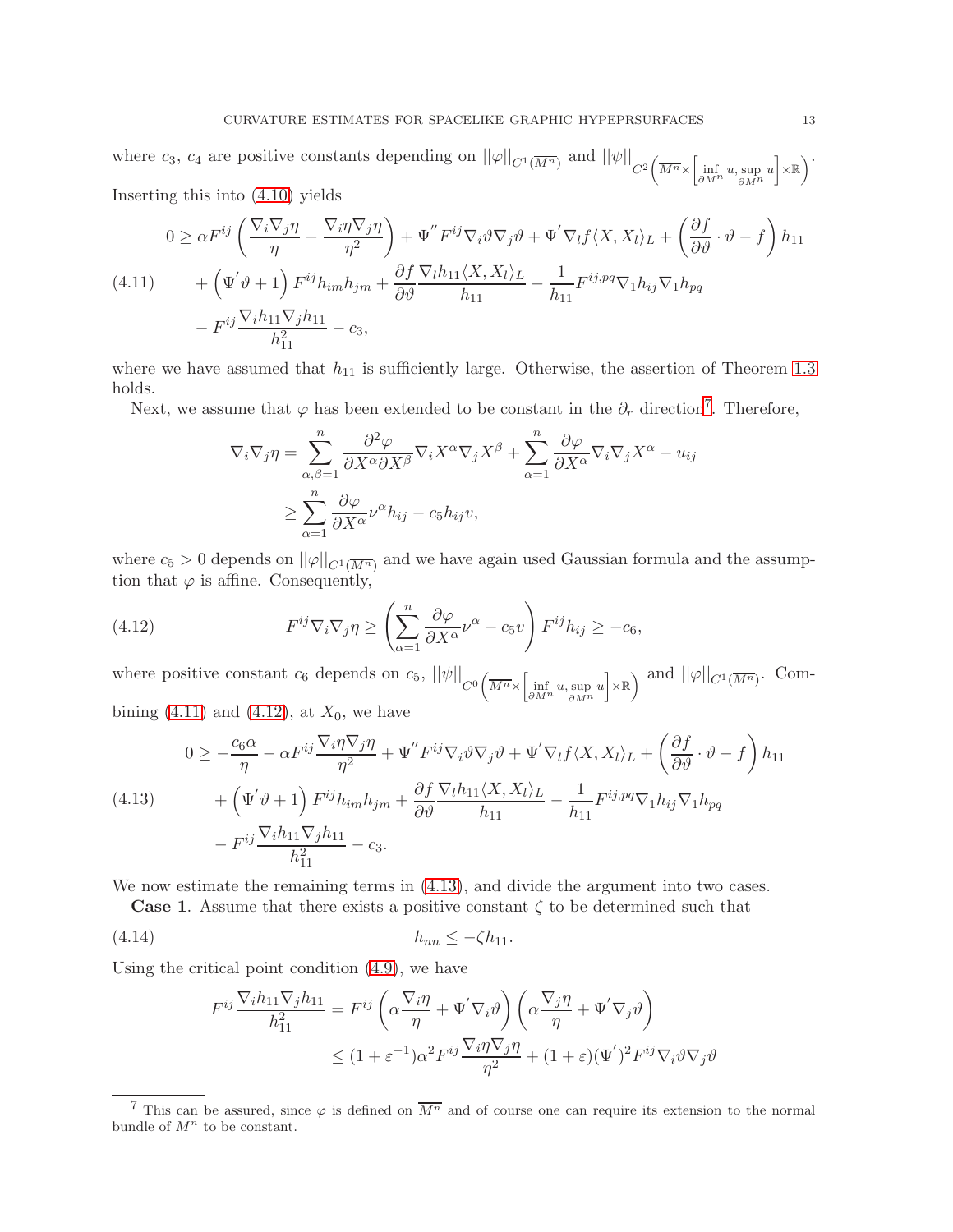for any  $\varepsilon > 0$ . Since  $|\nabla \eta| \leq c_7(\widetilde{M^n})$ , so

$$
F^{ij} \frac{\nabla_i \eta \nabla_j \eta}{\eta^2} \le c_8 \frac{\text{tr} F^{ij}}{\eta^2},
$$

where  $c_8 > 0$  depends on  $c_7$ . Therefore, at  $X_0$ , we have

<span id="page-13-0"></span>(4.15) 
$$
0 \ge -\frac{c_6 \alpha}{\eta} - c_9 \left[ \alpha + (1 + \varepsilon^{-1}) \alpha^2 \right] \frac{\text{tr} F^{ij}}{\eta^2} + \left[ \Psi'' - (1 + \varepsilon) (\Psi')^2 \right] F^{ij} \nabla_i \vartheta \nabla_j \vartheta + \left( \frac{\partial f}{\partial \vartheta} \cdot \vartheta - f \right) h_{11} + \left( \Psi' \vartheta + 1 \right) F^{ij} h_{im} h_{jm} - c_3 + \frac{\partial f}{\partial \vartheta} \frac{\nabla_l h_{11} \langle X, X_l \rangle_L}{h_{11}} + \Psi' \nabla_l f \langle X, X_l \rangle_L,
$$

where  $c_9 := \max\{1, c_8\}$  and the concavity of  $F(A)$  has been used. On the other hand, from [\(4.9\)](#page-11-1), the last two terms of the RHS of [\(4.15\)](#page-13-0) are bounded from below

$$
\frac{\partial f}{\partial \vartheta} \frac{\nabla_l h_{11} \langle X, X_l \rangle_L}{h_{11}} + \Psi' \nabla_l f \langle X, X_l \rangle_L
$$
\n
$$
= \left( \Psi' \nabla_l f - \alpha \frac{\partial f}{\partial \vartheta} \frac{\nabla_l \eta}{\eta} - \frac{\partial f}{\partial \vartheta} \Psi' \nabla_l \vartheta \right) \langle X, X_l \rangle_L
$$
\n
$$
= \left( \Psi' \frac{\partial f}{\partial X^\beta} \nabla_l X^\beta - \alpha \frac{\partial f}{\partial \vartheta} \frac{\nabla_l \eta}{\eta} - \frac{\partial f}{\partial \vartheta} \Psi' \nabla_l \vartheta \right) \langle X, X_l \rangle_L
$$
\n
$$
\geq -\frac{c_{10} \alpha}{\eta} - c_{11},
$$

where  $c_{10}$  is a positive constant depending on  $c_7$ ,  $||\varphi||_{C^1(\overline{M^n})}$ ,  $||\psi||_{C^1(\overline{M^n} \times \left[\inf_{\partial M^n} u, \sup_{\partial M^n} u\right] \times \mathbb{R})}$  $\chi$ , and  $c_{11} > 0$  depends on  $||\varphi||_{C^1(\overline{M^n})}$ ,  $||\psi||_{C^1(\overline{M^n} \times \left[\inf_{\partial M^n} u, \sup_{\partial M^n} u\right] \times \mathbb{R})})$  $\setminus$ . Therefore (4.16)  $0 \geq -\frac{c_{12}\alpha}{\cdots}$  $\frac{d^{2}\alpha}{\eta} - c_9 \left[ \alpha + (1 + \varepsilon^{-1}) \alpha^2 \right] \frac{\text{tr} F^{ij}}{\eta^2}$  $\frac{\partial F^{ij}}{\partial \tau^2} + \left[ \Psi^{''} - (1+\varepsilon)(\Psi^{'})^2 \right] F^{ij} \nabla_i \vartheta \nabla_j \vartheta^*$  $^{+}$  $\left(\frac{\partial f}{\partial \vartheta}\cdot \vartheta-f\right)$  $\overline{ }$  $h_{11} + (\Psi' \vartheta + 1) F^{ij} h_{im} h_{jm} - c_{13},$ 

where constant  $c_{12} > 0$  depends on  $c_6$ ,  $c_{10}$ , and constant  $c_{13} > 0$  depends on  $c_3$  and  $c_{11}$ . By the Weingarten formula [\(2.5\)](#page-5-5), it follows that

<span id="page-13-2"></span>
$$
F^{ij}\nabla_i\vartheta\nabla_j\vartheta = F^{ij}h_{il}h_{jk}\langle X, X_l\rangle_L\langle X, X_k\rangle_L \le c_{14}F^{ij}h_{il}h_{jk},
$$

where  $c_{14}$  is a positive constant depending on  $||\varphi||_{C^{1}(\overline{M^n})}$ , and then we can take a function  $\Psi$ satisfying

(4.17) 
$$
\Psi'' - (1 + \varepsilon)(\Psi')^2 \leq 0.
$$

Since  $M^n$  is bounded and  $C^2$ , there exists a positive constant  $a = a(\rho) > \sup$  $M^n$ u such that

<span id="page-13-1"></span>
$$
-a \le \vartheta < -\sup_{M^n} u.
$$

Let us take

$$
\Psi(\vartheta) = -\log(2a + \vartheta),
$$

so we have [\(4.17\)](#page-13-1) and

$$
\Psi' \vartheta + 1 + c_{14} (\Psi'' - (1 + \varepsilon)(\Psi')^2) \ge \frac{1}{2} \quad \text{for } \varepsilon \le \frac{2a^2}{c_{14}}.
$$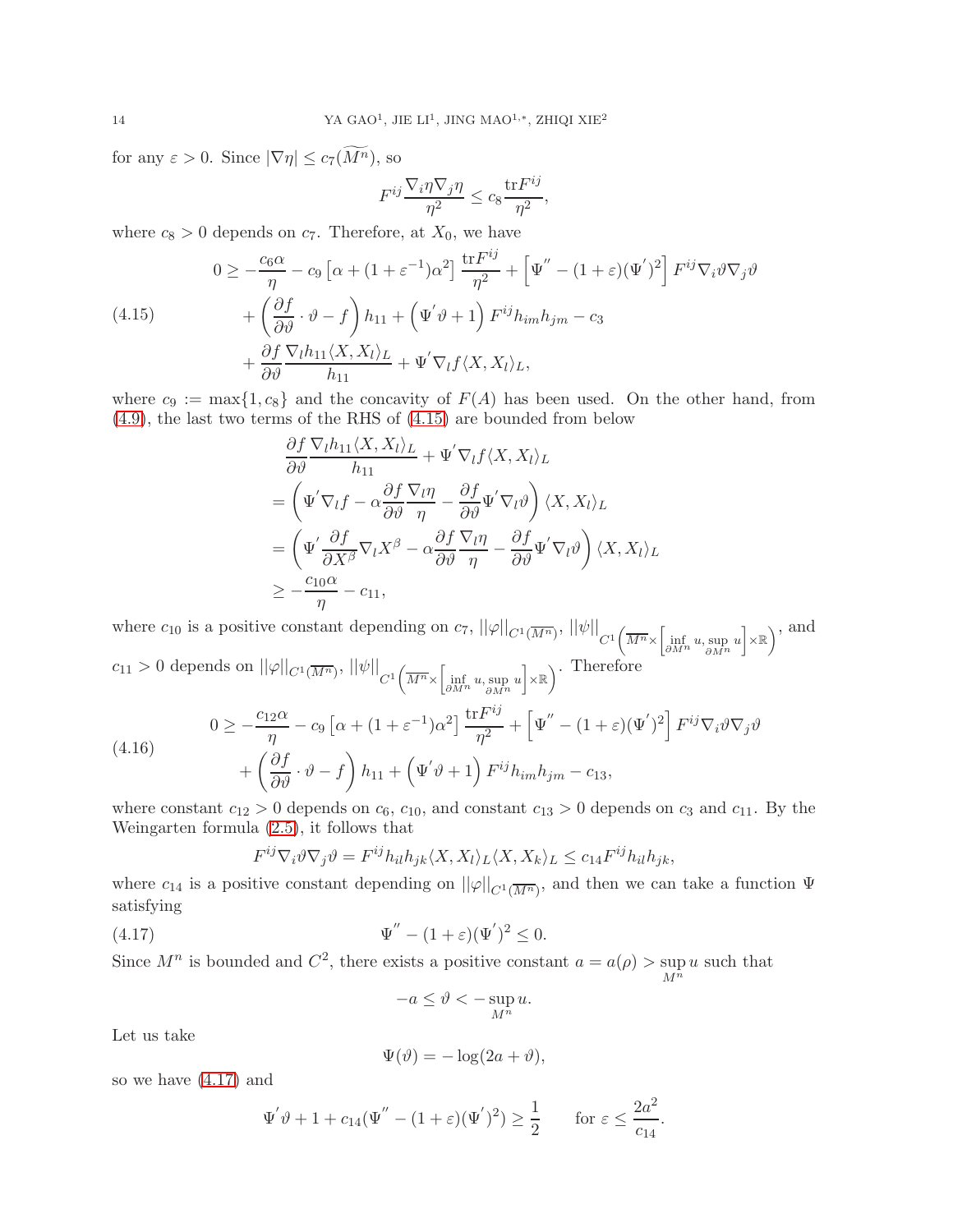From [\(4.16\)](#page-13-2), together with

$$
F^{ij}h_{im}h_{jm} = F^{ii}h_{ii}^2 \ge \frac{\zeta^2}{n}h_{11}^2 \text{tr} F^{ij},
$$

which follows from the assumption [\(4.14\)](#page-12-4) and the fact  $F^{nn} \geq \frac{1}{n}$ tr $F^{ij}$ , at  $X_0$ , we have that

$$
0 \ge -\frac{c_{12}\alpha}{\eta} - c_9 \left[ \alpha + (1 + \varepsilon^{-1})\alpha^2 \right] \frac{\text{tr} F^{ij}}{\eta^2} + \left( \frac{\partial f}{\partial \vartheta} \cdot \vartheta - f \right) h_{11} + \frac{\zeta^2}{2n} h_{11}^2 \text{tr} F^{ij} - c_{13},
$$

which implies an upper bound

$$
\eta h_{11} \le \frac{c_{15}}{\zeta} \qquad \text{at } X_0,
$$

since

$$
\text{tr}F^{ij} = \frac{(n-k+1)\sigma_{k-1}}{kf^{k-1}} > 0,
$$

where  $c_{15}$  is a positive constant depending on  $c_9$ ,  $c_{12}$ ,  $c_{13}$ ,  $\alpha$ ,  $M^n$ ,  $||\varphi||_{C^0(\overline{M^n})}$ .

Case 2. We now assume that

(4.18) hnn ≥ −ζh11.

Since  $h_{11} \geq h_{22} \geq \cdots \geq h_{nn}$ , we have

<span id="page-14-0"></span>
$$
h_{ii} \ge -\zeta h_{11} \qquad \text{for all } i = 1, \cdots, n.
$$

For a positive constant  $\tau$ , assume to be 4, we divide  $\{1, \dots, n\}$  into two parts as follows

$$
I = \{i : \mathcal{P}^{ii} \le 4\mathcal{P}^{11}\}, \qquad J = \{j : \mathcal{P}^{jj} > 4\mathcal{P}^{11}\},
$$

where  $\mathcal{P}^{ii} := \frac{\partial \mathcal{P}}{\partial h_{ii}} = \mathcal{P}_i$  is evaluated at  $\lambda(X_0)$ . Then for each  $i \in I$ , by [\(4.9\)](#page-11-1), we have

$$
\mathcal{P}_{i} \frac{|\nabla_{i} h_{11}|^{2}}{h_{11}^{2}} = \mathcal{P}_{i} \left( \alpha \frac{\nabla_{i} \eta}{\eta} + \Psi' \nabla_{i} \vartheta \right)^{2}
$$
  

$$
\leq (1 + \varepsilon^{-1}) \alpha^{2} \mathcal{P}_{i} \frac{|\nabla_{i} \eta|^{2}}{\eta^{2}} + (1 + \varepsilon) (\Psi')^{2} \mathcal{P}_{i} |\nabla_{i} \vartheta|^{2}
$$

for any  $\varepsilon > 0$ . For each  $j \in J$ , we have

$$
\alpha \mathcal{P}_j \frac{|\nabla_j \eta|^2}{\eta^2} = \alpha^{-1} \mathcal{P}_j \left( \frac{\nabla_j h_{11}}{h_{11}} + \Psi' \nabla_j \vartheta \right)^2
$$
  

$$
\leq \frac{1 + \varepsilon}{\alpha} (\Psi')^2 \mathcal{P}_j |\nabla_j \vartheta|^2 + \frac{1 + \varepsilon^{-1}}{\alpha} \mathcal{P}_j \frac{|\nabla_j h_{11}|^2}{h_{11}^2}
$$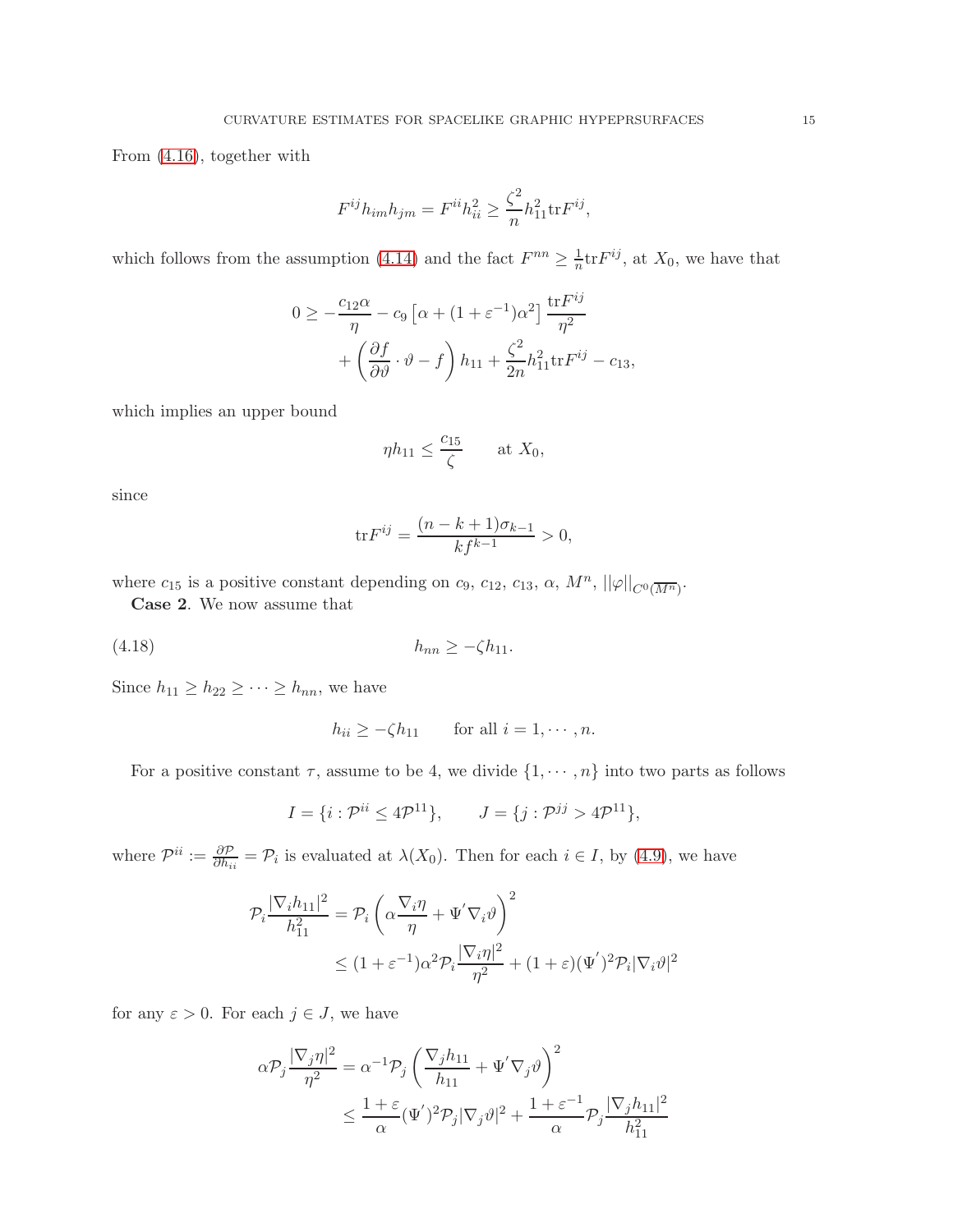for any  $\varepsilon > 0$ . Consequently,

$$
\alpha \sum_{i=1}^{n} \mathcal{P}_i \frac{|\nabla_i \eta|^2}{\eta^2} + \sum_{i=1}^{n} \mathcal{P}_i \frac{|\nabla_i h_{11}|^2}{h_{11}^2}
$$
\n
$$
\leq [\alpha + (1 + \varepsilon^{-1})\alpha^2] \sum_{i \in I} \mathcal{P}_i \frac{|\nabla_i \eta|^2}{\eta^2} + (1 + \varepsilon)(\Psi')^2 \sum_{i \in I} \mathcal{P}_i |\nabla_i \vartheta|^2
$$
\n
$$
+ \frac{1 + \varepsilon}{\alpha} (\Psi')^2 \sum_{j \in J} \mathcal{P}_j |\nabla_j \vartheta|^2 + [1 + (1 + \varepsilon^{-1})\alpha^{-1}] \sum_{j \in J} \mathcal{P}_j \frac{|\nabla_j h_{11}|^2}{h_{11}^2}
$$
\n
$$
\leq 4n [\alpha + (1 + \varepsilon^{-1})\alpha^2] \mathcal{P}_1 \frac{|\nabla_i \eta|^2}{\eta^2} + (1 + \varepsilon)(1 + \alpha^{-1})(\Psi')^2 \sum_{i=1}^{n} \mathcal{P}_i |\nabla_i \vartheta|^2
$$
\n
$$
+ [1 + (1 + \varepsilon^{-1})\alpha^{-1}] \sum_{j \in J} \mathcal{P}_j \frac{|\nabla_j h_{11}|^2}{h_{11}^2}.
$$

Using this estimate and [\(4.13\)](#page-12-3), the following inequality

$$
0 \ge -\frac{c_6 \alpha}{\eta} - 4n \left[ \alpha + (1 + \varepsilon^{-1}) \alpha^2 \right] \mathcal{P}_1 \frac{|\nabla_i \eta|^2}{\eta^2} + \left[ \Psi'' - (1 + \varepsilon)(1 + \alpha^{-1})(\Psi')^2 \right] \mathcal{P}_i |\nabla_i \vartheta|^2
$$
  
+  $\Psi' \nabla_l f \langle X, X_l \rangle_L + \left( \frac{\partial f}{\partial \vartheta} \cdot \vartheta - f \right) h_{11} + (\Psi' \vartheta + 1) F^{ij} h_{im} h_{jm} + \frac{\partial f}{\partial \vartheta} \frac{\nabla_l h_{11} \langle X, X_l \rangle_L}{h_{11}}$   
-  $\frac{1}{h_{11}} F^{ij, pq} \nabla_1 h_{ij} \nabla_1 h_{pq} - \left[ 1 + (1 + \varepsilon^{-1}) \alpha^{-1} \right] \sum_{j \in J} \mathcal{P}_j \frac{|\nabla_j h_{11}|^2}{h_{11}^2} - c_{13}$ 

holds at  $X_0$ . Then as **Case 1**, we have that for an appropriate selection of  $\Psi$ ,

<span id="page-15-1"></span>(4.19) 
$$
0 \ge -\frac{c_{12}\alpha}{\eta} - c_{16}(\alpha + \alpha^2)\frac{\mathcal{P}_1}{\eta^2} + \frac{1}{2n}\mathcal{P}_1h_{11}^2 + \left(\frac{\partial f}{\partial \vartheta} \cdot \vartheta - f\right)h_{11} - c_{13} - \frac{1}{h_{11}}F^{ij,pq}\nabla_1h_{ij}\nabla_1h_{pq} - \left[1 + c_{17}\alpha^{-1}\right]\sum_{j\in J}\mathcal{P}_j\frac{|\nabla_j h_{11}|^2}{h_{11}^2},
$$

where  $c_{16} > 0$  depends on  $n, \varepsilon^{-1}$ , and  $c_{17} = (1 + \varepsilon^{-1})$ . We claim that

(4.20) 
$$
-\frac{1}{h_{11}} F^{ij,pq} \nabla_1 h_{ij} \nabla_1 h_{pq} - \left[1 + c_{17} \alpha^{-1}\right] \sum_{j \in J} \mathcal{P}_j \frac{|\nabla_j h_{11}|^2}{h_{11}^2} \geq 0.
$$

If the claim  $(4.20)$  holds, then from  $(4.19)$  we have

<span id="page-15-0"></span>
$$
\left(\frac{\partial f}{\partial \vartheta} \cdot \vartheta - f\right) h_{11} + \frac{1}{2n} \mathcal{P}_1 h_{11}^2 \le c_{18} \left(1 + \frac{1}{\eta} + \frac{\mathcal{P}_1}{\eta^2}\right),\,
$$

from which we again get a bound for  $\eta h_{11}$  at  $X_0$  due to condition [\(1.9\)](#page-3-4), where  $c_{18} > 0$  depends on  $c_{12}$ ,  $c_{13}$ ,  $c_{16}$ ,  $c_{17}$  and  $\alpha$ .

We now prove the claim. Using the concavity of  $P$ , Lemma [4.1](#page-10-4) and the Codazzi equation [\(2.7\)](#page-5-4), we can obtain

$$
-\frac{1}{h_{11}}F^{ij,pq}\nabla_1h_{ij}\nabla_1h_{pq}\geq -\frac{2}{h_{11}}\sum_{j\in J}\frac{\mathcal{P}_1-\mathcal{P}_j}{\lambda_1-\lambda_j}|\nabla_jh_{11}|^2.
$$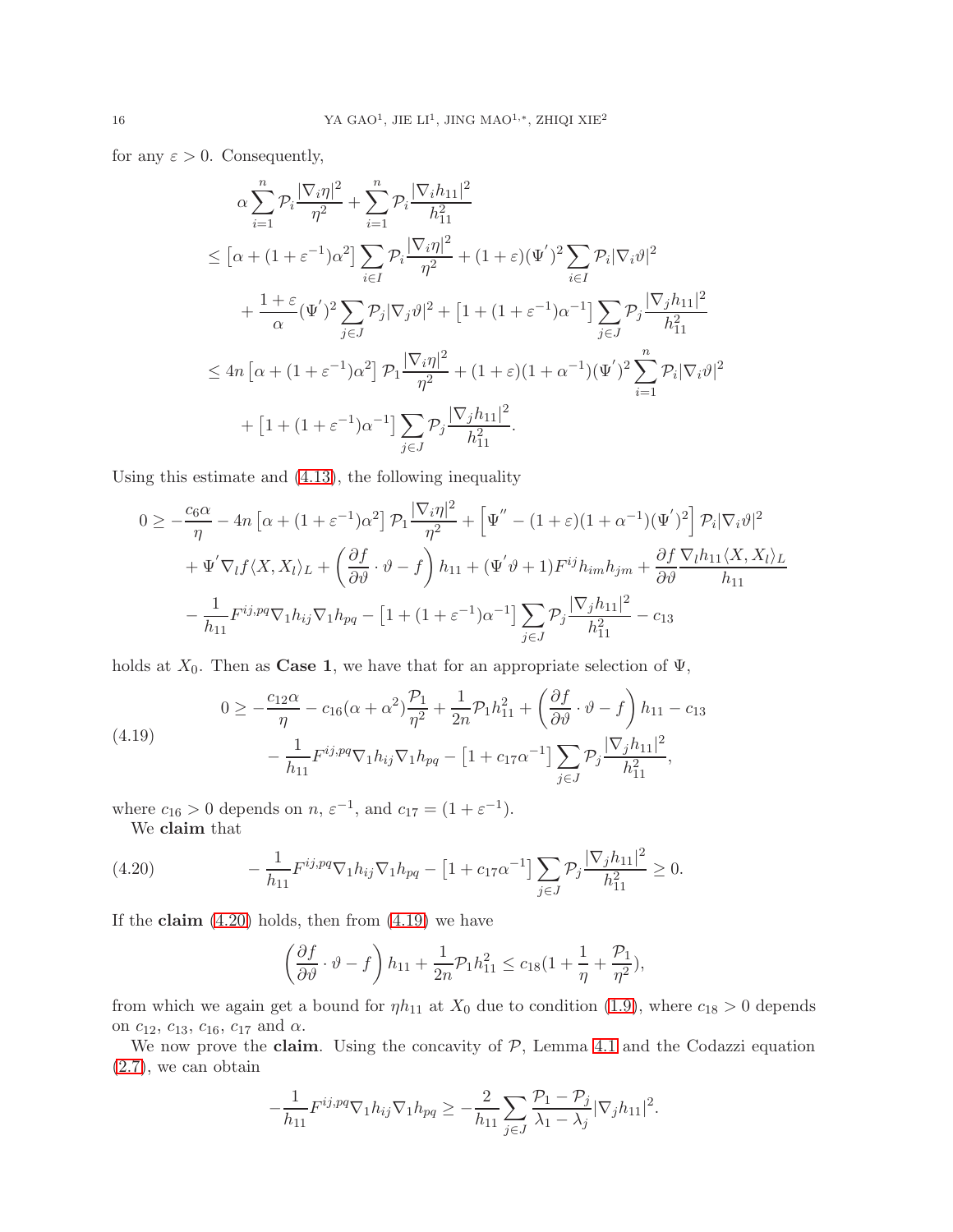We then need to show that

<span id="page-16-1"></span>
$$
-\frac{2(\mathcal{P}_1 - \mathcal{P}_j)}{h_{11}(\lambda_1 - \lambda_j)} \ge (1 + c_{17}\alpha^{-1})\frac{\mathcal{P}_j}{h_{11}^2} \quad \text{for each } j \in J
$$

provided that  $\alpha$  is sufficiently large.

Set  $\delta = c_{17} \alpha^{-1}$ , and then we need to show

(4.21) 
$$
(1 - \delta)\mathcal{P}_j \lambda_1 \geq 2\mathcal{P}_1 \lambda_1 - (1 + \delta)\mathcal{P}_j \lambda_j \quad \text{for } j \in J
$$

provided  $\delta > 0$  is sufficiently small. We show this if either  $\lambda_j \geq 0$  or  $\lambda_j \leq 0$  and  $|\lambda_j| \leq \zeta \lambda_1$  for a sufficiently small positive constant  $\zeta$ .

Since  $j \in J$ , so we have  $\mathcal{P}_j > 4\mathcal{P}_1$ . Therefore, if  $\lambda_j \geq 0$ , then [\(4.21\)](#page-16-1) is satisfied if  $\delta = 1/4$ . On the other hand, if  $\lambda_j \leq 0$ , then  $|\lambda_j| \leq \zeta \lambda_1$  by [\(4.18\)](#page-14-0), and therefore [\(4.21\)](#page-16-1) is again satisfied if  $\delta = 1/4$  and  $\zeta = 1/5$ .

<span id="page-16-0"></span>The proof of Theorem [1.3](#page-3-2) is finished.  $\Box$ 

### 5. Existence and uniqueness

At end, we can show the existence and uniqueness of solutions to the PCP [\(1.4\)](#page-2-1) as follows:

*Proof of Theorem [1.4.](#page-4-1)* Clearly, the PCP  $(1.4)$  is equivalent with the following Dirichlet problem

$$
\begin{cases}\n\sigma_k(u, Du, D^2u) = \psi(x, u, \vartheta(u, Du)), & x \in M^n \subset \mathbb{R}^{n+1}_1, \\
u = \varphi, & x \in \partial M^n,\n\end{cases}
$$

and the method of continuity can be used to get the existence of its solutions. We divide the argument into three steps as follows:

<span id="page-16-3"></span>**Step 1.** For each  $t \in [0,1]$ , consider the following problem<sup>[8](#page-16-2)</sup>

(5.1) 
$$
\begin{cases} t\sigma_k(u, Du, D^2u) + (1-t)\Delta u = \psi(x, u, \vartheta(u, Du)), & x \in M^n, \\ u = \varphi, & x \in \partial M^n. \end{cases}
$$

Clearly, for  $t = 0$ , [\(5.1\)](#page-16-3) corresponds to the Dirichlet problem of the Laplace operator. Let  $\omega = u - \varphi$ , and then [\(5.1\)](#page-16-3) is equivalent to

<span id="page-16-4"></span>(5.2) 
$$
\begin{cases} t\sigma_k(\omega+\varphi,D(\omega+\varphi),D^2(\omega+\varphi)) + (1-t)\Delta(\omega+\varphi) \\ \omega=0, \end{cases} \qquad = \psi(x,\omega+\varphi,\vartheta((\omega+\varphi),D(\omega+\varphi))), \qquad x \in M^n, \quad x \in \partial M^n.
$$

Now, we set

$$
\mathcal{X} := \left\{ \omega \in C^{2,\alpha}(\overline{M^n}) | \omega = 0 \text{ on } \partial M^n \right\}
$$

and

 $\mathcal{F}(\omega,t) := t\sigma_k(\omega+\varphi,D(\omega+\varphi),D^2(\omega+\varphi)) + (1-t)\Delta(\omega+\varphi) - \psi(x,\omega+\varphi,\vartheta((\omega+\varphi),D(\omega+\varphi)))$ . Then the solvability of [\(5.2\)](#page-16-4) is equivalent to find a function  $\omega \in \mathcal{X}$  such that  $\mathcal{F}(\omega, t) = 0$  in  $M^n$ .

Set

$$
I = \{ t \in [0,1] \mid \text{there exists a } \omega \in \mathcal{X} \text{ such that } \mathcal{F}(\omega, t) = 0 \}.
$$

<span id="page-16-2"></span><sup>&</sup>lt;sup>8</sup> Clearly, the operator  $\Delta$  in the Dirichlet problem [\(5.1\)](#page-16-3) should be the Laplacian on  $M^n \subset \mathcal{H}^n(1)$ . In fact, this happens to all symbols  $\Delta$  in Section [5.](#page-16-0) For convenience and if without confusion, we abuse the notation  $\Delta$ , which in this paper was used to stand for the Laplacian on different geometric objects (i.e., on the convex piece  $M^n$  or the spacelike graphic hypersurface  $\mathcal{G}$ ).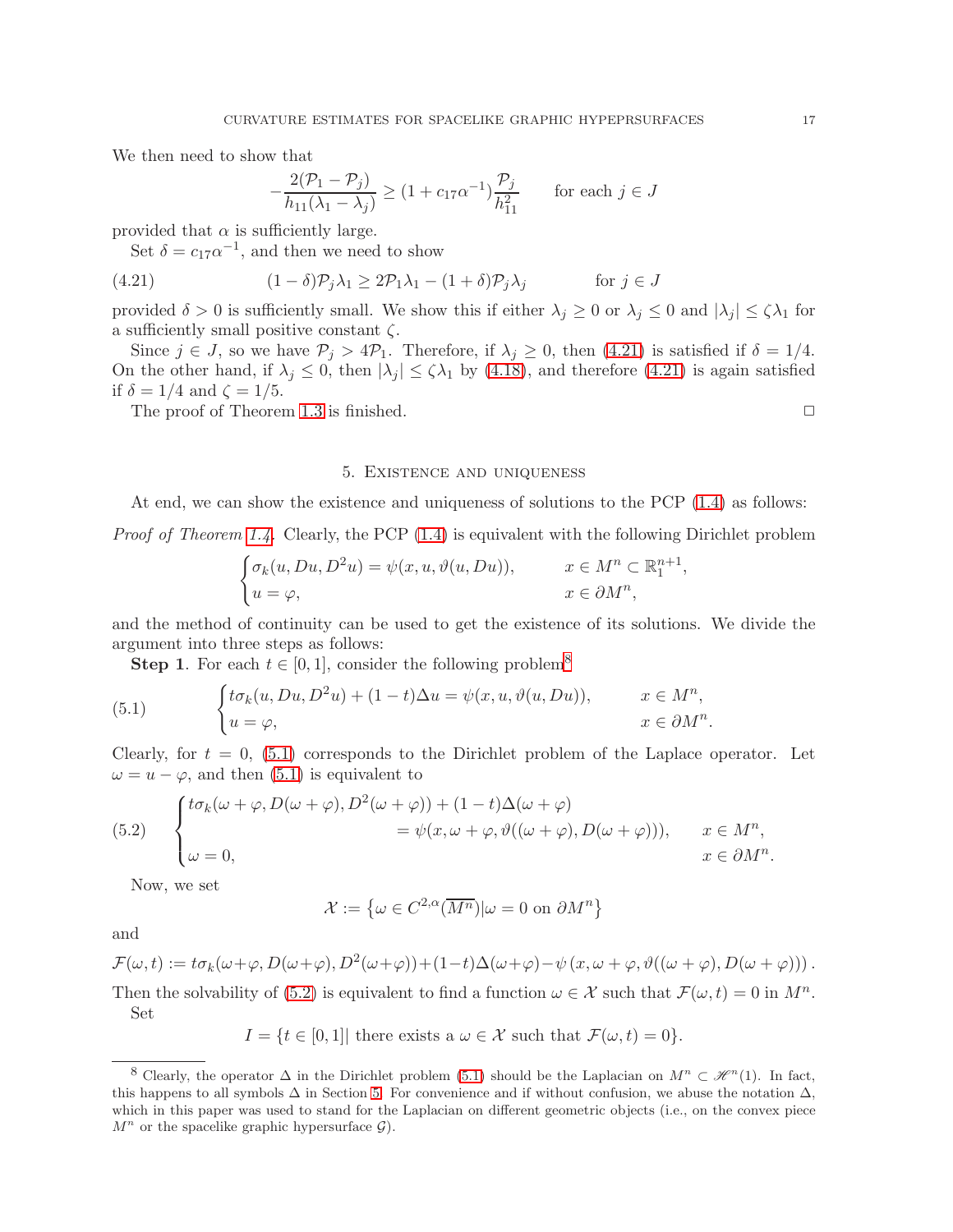By the standard Schauder theory for the Laplace operator (see, e.g., [\[24,](#page-18-16) Chap. 5]), we know that  $0 \in I$ . The rest is to show  $1 \in I$ . To do this, we need to prove that I is both open and closed in  $[0, 1]$ .

**Step 2**. We first show that I is open. Note that  $\mathcal{F}: \mathcal{X} \times [0,1] \to C^{\alpha}(\overline{M^n})$  is of class  $C^1$ and using its Frèchet derivative, we have a uniformly elliptic operator with  $C^{\alpha}$ -coefficients. The Frèchet derivative here is given by

$$
\mathcal{F}_{\omega}(\omega, t)(\theta) := \lim_{\varepsilon \to 0} \frac{\mathcal{F}(\omega + \varepsilon \theta, t) - \mathcal{F}(\omega, t)}{\varepsilon}.
$$

By the linear Schauder theory,  $\mathcal{F}_{\omega}(\omega, t)$  is an invertible operator from X to  $C^{\alpha}(\overline{M^n})$ . Suppose  $t_0 \in I$ , i.e.,  $\mathcal{F}(\omega^{t_0}, t_0) = 0$  for some  $\omega^{t_0} \in \mathcal{X}$ . By the implicit function theorem, for any t close to  $t_0$ , there is a unique  $\omega^t \in \mathcal{X}$ , close to  $\omega^{t_0}$  in the  $C^{2,\alpha}$ -norm, satisfying  $\mathcal{F}(\omega^t, t) = 0$ . Hence  $t \in I$  for all such t, and so I is open.

Step 3. For the closedness, by the lower order estimates in Section [3,](#page-7-0) the curvature estimates in Section [4](#page-9-0) (i.e., Theorems [1.2,](#page-3-0) [1.3\)](#page-3-2) and boundary  $C<sup>2</sup>$  estimates (which correspond to the special case  $l = 0$  of the  $C^2$  boundary estimates given in [\[15,](#page-18-15) Section 6]), we know that any  $\omega$  in X of  $\mathcal{F}(\omega, t) = 0$  in  $\overline{M^n}$  satisfies a uniform  $C^{2,\alpha}$ -estimate, independent of t, i.e.,

$$
|\omega^t|_{C^{2,\alpha}(\overline{M^n})} \leq C
$$
, independent of t.

Using Arzelà-Asoli theorem, the closedness of  $I$  follows directly.

Therefore, by the above argument, we know that  $I$  is the whole unit interval. Then the function  $\omega^1$  is our desired solution of [\(5.2\)](#page-16-4) corresponding to  $t = 1$ . The uniqueness of solutions to the PCP [\(1.4\)](#page-2-1) can be obtained by directly using the comparison principle to the  $\sigma_k$  operator. This completes the proof.  $\Box$ 

#### **ACKNOWLEDGMENTS**

This work is partially supported by the NSF of China (Grant Nos. 11801496 and 11926352), the Fok Ying-Tung Education Foundation (China) and Hubei Key Laboratory of Applied Mathematics (Hubei University).

#### **REFERENCES**

- <span id="page-17-6"></span>[1] B. Andrews, Contraction of convex hypersurfaces in Euclidean space, Calc. Var. Partial Differential Equations 2(1) (1994) 151–171.
- <span id="page-17-2"></span>[2] R. Bartnik, Existence of maximal surfaces in asymptotically flat spacetimes, Commun. Math. Phys. 94(2) (1984) 155–175.
- <span id="page-17-3"></span>[3] R. Bartnik, L. Simon, Spacelike hypersurfaces with prescribed boundary values and mean curvature, Commun. Math. Phys. 87(1) (1982) 131–152.
- <span id="page-17-5"></span>[4] P. Bayard, Dirichlet problem for space-like hypersurfaces with prescribed scalar curvature in  $\mathbb{R}^{n,1}$ , Calc. Var. Partial Differential Equations 18(1) (2003) 1–30.
- <span id="page-17-0"></span>[5] L. Caffarelli, L. Nirenberg, J. Spruck, Nonlinear second order elliptic equations IV. Starshaped compact Weingarten hypersurfaces, Current Topics in Partial Differential Equations, Kinokuniya, Tokyo, 1–26.
- <span id="page-17-1"></span>[6] L. Caffarelli, L. Nirenberg, J. Spruck, Nonlinear second-order elliptic equations V. The Dirichlet problem for Weingarten hypersurfaces, Comm. Pure Appl. Math.  $47(1)$  (1988) 47–70.
- <span id="page-17-4"></span>[7] F. Delanoè, The Dirichlet problem for an equation of given Lorentz-Gaussian Curvature, Ukrain. Mat. Zh. 42(12) (1990) 1704–1710; translation in Ukrainian Math. J. 42(12) (1990) 1538–1545.